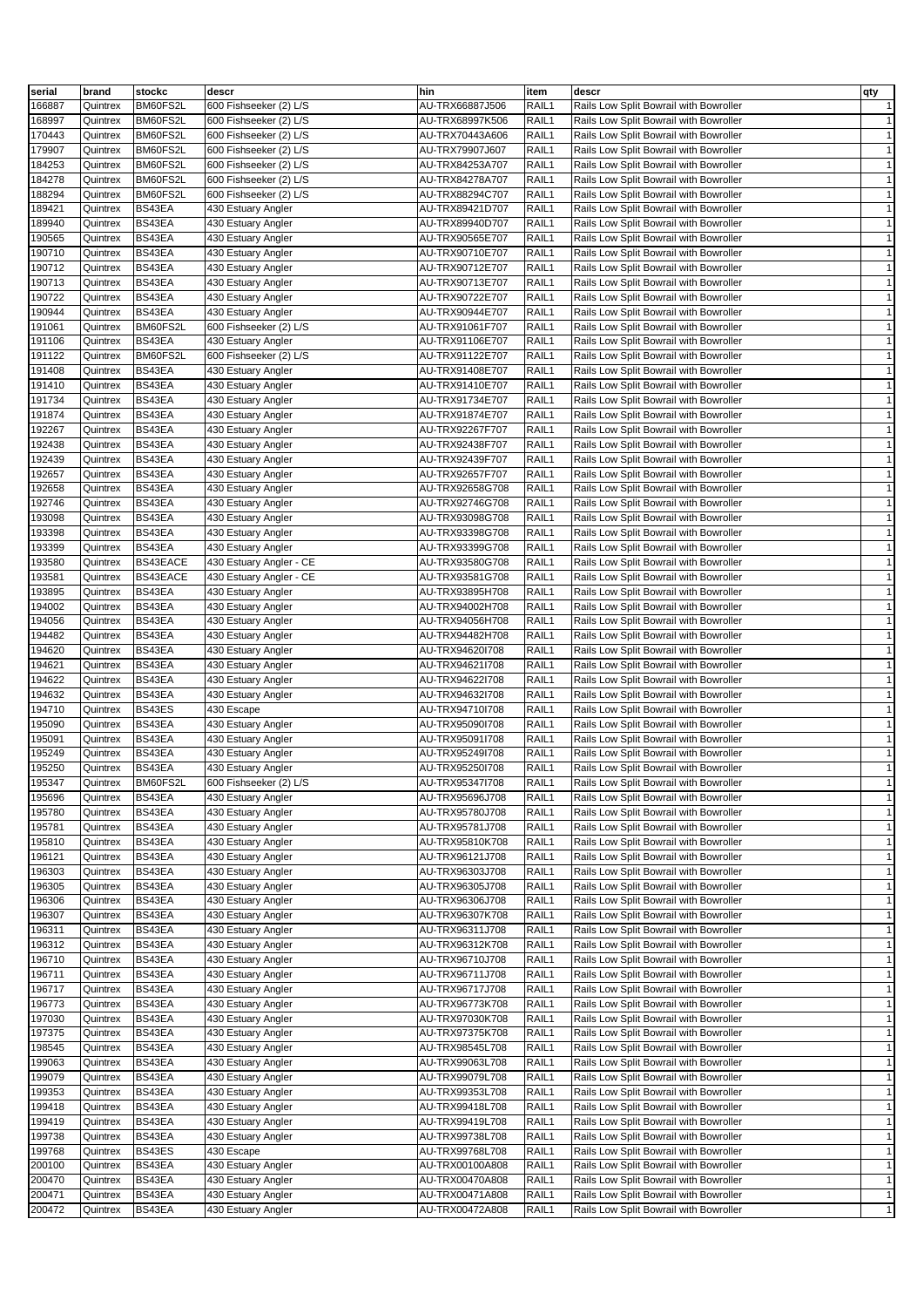| serial           | brand                | stockc           | descr                                | hin                                | item           | descr                                                                            | qty                          |
|------------------|----------------------|------------------|--------------------------------------|------------------------------------|----------------|----------------------------------------------------------------------------------|------------------------------|
| 200541           | Quintrex             | BS43EA           | 430 Estuary Angler                   | AU-TRX00541A808                    | RAIL1          | Rails Low Split Bowrail with Bowroller                                           | $\mathbf{1}$                 |
| 200544           | Quintrex             | BM60FS2L         | 600 Fishseeker (2) L/S               | AU-TRX00544B808                    | RAIL1          | Rails Low Split Bowrail with Bowroller                                           | $\mathbf{1}$                 |
| 200594           | Quintrex             | BS43ES           | 430 Escape                           | AU-TRX00594B808                    | RAIL1          | Rails Low Split Bowrail with Bowroller                                           | $\mathbf{1}$                 |
| 200605           | Quintrex             | BS43ES           | 430 Escape                           | AU-TRX00605B808                    | RAIL1          | Rails Low Split Bowrail with Bowroller                                           | $\mathbf{1}$                 |
| 200609           | Quintrex             | BS43ES           | 430 Escape                           | AU-TRX00609B808                    | RAIL1          | Rails Low Split Bowrail with Bowroller                                           | $\mathbf{1}$                 |
| 200660           | Quintrex             | BS43ES           | 430 Escape                           | AU-TRX00660B808                    | RAIL1          | Rails Low Split Bowrail with Bowroller                                           | $\mathbf{1}$                 |
| 200667           | Quintrex             | BS43ES           | 430 Escape                           | AU-TRX00667B808                    | RAIL1          | Rails Low Split Bowrail with Bowroller                                           | $\mathbf{1}$                 |
| 200669           | Quintrex             | BS43ES           | 430 Escape                           | AU-TRX00669B808                    | RAIL1          | Rails Low Split Bowrail with Bowroller                                           | $\mathbf{1}$                 |
| 200678           | Quintrex             | BS43ES           | 430 Escape                           | AU-TRX00678B808                    | RAIL1          | Rails Low Split Bowrail with Bowroller                                           | $\mathbf{1}$                 |
| 200696           | Quintrex             | BS43ES           | 430 Escape                           | AU-TRX00696C808                    | RAIL1          | Rails Low Split Bowrail with Bowroller                                           | $\mathbf{1}$                 |
| 200698           | Quintrex             | BS43ES           | 430 Escape                           | AU-TRX00698C808                    | RAIL1          | Rails Low Split Bowrail with Bowroller                                           | $\mathbf{1}$                 |
| 200895           | Quintrex             | BS43ES           | 430 Escape                           | AU-TRX00895B808                    | RAIL1          | Rails Low Split Bowrail with Bowroller                                           | $\mathbf{1}$                 |
| 200913           | Quintrex             | BS43EA           | 430 Estuary Angler                   | AU-TRX00913B808                    | RAIL1          | Rails Low Split Bowrail with Bowroller                                           | $\mathbf{1}$                 |
| 200920           | Quintrex             | BS43EA           | 430 Estuary Angler                   | AU-TRX00920B808                    | RAIL1          | Rails Low Split Bowrail with Bowroller                                           | $\mathbf{1}$                 |
| 200927           | Quintrex             | BS43ES           | 430 Escape                           | AU-TRX00927B808                    | RAIL1          | Rails Low Split Bowrail with Bowroller                                           | $\mathbf{1}$                 |
| 201029           | Quintrex             | BS43EA           | 430 Estuary Angler                   | AU-TRX01029B808                    | RAIL1          | Rails Low Split Bowrail with Bowroller                                           | $\mathbf{1}$                 |
| 201080           | Quintrex             | BS43ES           | 430 Escape                           | AU-TRX01080C808                    | RAIL1          | Rails Low Split Bowrail with Bowroller                                           | $\mathbf{1}$                 |
| 201241           | Quintrex             | BS43ES           | 430 Escape                           | AU-TRX01241C808                    | RAIL1          | Rails Low Split Bowrail with Bowroller                                           | $\mathbf{1}$                 |
| 201269           | Quintrex             | BS43EA           | 430 Estuary Angler                   | AU-TRX01269C808                    | RAIL1          | Rails Low Split Bowrail with Bowroller                                           | $\mathbf{1}$                 |
| 201322           | Quintrex             | BS43ES           | 430 Escape                           | AU-TRX01322C808                    | RAIL1          | Rails Low Split Bowrail with Bowroller                                           | $\mathbf{1}$                 |
| 201506           | Quintrex             | BS43EA           | 430 Estuary Angler                   | AU-TRX01506C808                    | RAIL1          | Rails Low Split Bowrail with Bowroller                                           | $\mathbf{1}$                 |
| 201507           | Quintrex             | BS43EA           | 430 Estuary Angler                   | AU-TRX01507C808                    | RAIL1          | Rails Low Split Bowrail with Bowroller                                           | $\mathbf{1}$                 |
| 201814           | Quintrex             | BS43EA           | 430 Estuary Angler                   | AU-TRX01814C808                    | RAIL1          | Rails Low Split Bowrail with Bowroller                                           | $\mathbf{1}$                 |
| 201920           | Quintrex             | BS43EA           | 430 Estuary Angler                   | AU-TRX01920C808                    | RAIL1          | Rails Low Split Bowrail with Bowroller                                           | $\mathbf{1}$                 |
| 201989           | Quintrex             | BS43ES           | 430 Escape                           | AU-TRX01989C808                    | RAIL1          | Rails Low Split Bowrail with Bowroller                                           | $\mathbf{1}$                 |
| 202487           | Quintrex             | BS43EA           | 430 Estuary Angler                   | AU-TRX02487C808                    | RAIL1          | Rails Low Split Bowrail with Bowroller                                           | $\mathbf{1}$                 |
| 202582           | Quintrex             | BM60FS2L         | 600 Fishseeker (2) L/S               | AU-TRX02582C808                    | RAIL1          | Rails Low Split Bowrail with Bowroller                                           | $\mathbf{1}$                 |
| 202650           | Quintrex             | BS43ES           | 430 Escape                           | AU-TRX02650C808                    | RAIL1          | Rails Low Split Bowrail with Bowroller                                           | $\mathbf{1}$                 |
| 202653           | Quintrex             | BS43ES           | 430 Escape                           | AU-TRX02653C808                    | RAIL1          | Rails Low Split Bowrail with Bowroller                                           | $\mathbf{1}$                 |
| 202678           | Quintrex             | BS43EA           | 430 Estuary Angler                   | AU-TRX02678C808                    | RAIL1          | Rails Low Split Bowrail with Bowroller                                           | $\mathbf{1}$                 |
| 202781           | Quintrex             | BS43ES           | 430 Escape                           | AU-TRX02781C808                    | RAIL1          | Rails Low Split Bowrail with Bowroller                                           | $\mathbf{1}$                 |
| 202783           | Quintrex             | BS43EA           | 430 Estuary Angler                   | AU-TRX02783C808                    | RAIL1          | Rails Low Split Bowrail with Bowroller                                           | $\mathbf{1}$                 |
| 202871           | Quintrex             | BS43EA           | 430 Estuary Angler                   | AU-TRX02871C808                    | RAIL1          | Rails Low Split Bowrail with Bowroller                                           | $\mathbf{1}$                 |
| 202872           | Quintrex             | BS43ES           | 430 Escape                           | AU-TRX02872D808                    | RAIL1          | Rails Low Split Bowrail with Bowroller                                           | $\mathbf{1}$                 |
| 202876           | Quintrex             | BS43EA           | 430 Estuary Angler                   | AU-TRX02876D808                    | RAIL1          | Rails Low Split Bowrail with Bowroller                                           | $\mathbf{1}$                 |
| 202936           | Quintrex             | BS43ES           | 430 Escape                           | AU-TRX02936D808                    | RAIL1          | Rails Low Split Bowrail with Bowroller                                           | $\mathbf{1}$                 |
| 203136           | Quintrex             | BS43ES           | 430 Escape                           | AU-TRX03136D808                    | RAIL1          | Rails Low Split Bowrail with Bowroller                                           | $\mathbf{1}$                 |
| 203137           | Quintrex             | BS43EA           | 430 Estuary Angler                   | AU-TRX03137D808                    | RAIL1          | Rails Low Split Bowrail with Bowroller                                           | $\mathbf{1}$                 |
| 203160           | Quintrex             | BS43ES           | 430 Escape                           | AU-TRX03160D808                    | RAIL1          | Rails Low Split Bowrail with Bowroller                                           | $\mathbf{1}$                 |
| 203163           | Quintrex             | BS43EA<br>BS43EA | 430 Estuary Angler                   | AU-TRX03163D808                    | RAIL1<br>RAIL1 | Rails Low Split Bowrail with Bowroller                                           | $\mathbf{1}$<br>$\mathbf{1}$ |
| 203164<br>203165 | Quintrex             | BS43EA           | 430 Estuary Angler                   | AU-TRX03164D808                    | RAIL1          | Rails Low Split Bowrail with Bowroller                                           | $\mathbf{1}$                 |
| 203278           | Quintrex             | BM60FS2L         | 430 Estuary Angler                   | AU-TRX03165D808                    | RAIL1          | Rails Low Split Bowrail with Bowroller                                           | $\mathbf{1}$                 |
| 203503           | Quintrex<br>Quintrex | BS43ES           | 600 Fishseeker (2) L/S<br>430 Escape | AU-TRX03278D808<br>AU-TRX03503D808 | RAIL1          | Rails Low Split Bowrail with Bowroller<br>Rails Low Split Bowrail with Bowroller | $\mathbf{1}$                 |
| 203534           | Quintrex             | BS43EA           | 430 Estuary Angler                   | AU-TRX03534D808                    | RAIL1          | Rails Low Split Bowrail with Bowroller                                           | $\mathbf{1}$                 |
| 203753           | Quintrex             | BS43ES           | 430 Escape                           | AU-TRX03753D808                    | RAIL1          | Rails Low Split Bowrail with Bowroller                                           | $\mathbf{1}$                 |
| 203767           | Quintrex             | BS43ES           | 430 Escape                           | AU-TRX03767D808                    | RAIL1          | Rails Low Split Bowrail with Bowroller                                           | $\mathbf{1}$                 |
| 203949           | Quintrex             | BS43ES           | 430 Escape                           | AU-TRX03949D808                    | RAIL1          | Rails Low Split Bowrail with Bowroller                                           | $\mathbf{1}$                 |
| 204065           | Quintrex             | BS43ES           | 430 Escape                           | AU-TRX04065D808                    | RAIL1          | Rails Low Split Bowrail with Bowroller                                           | $\mathbf{1}$                 |
| 204216           | Quintrex             | BS43ES           | 430 Escape                           | AU-TRX04216D808                    | RAIL1          | Rails Low Split Bowrail with Bowroller                                           | $\mathbf{1}$                 |
| 204247           | Quintrex             | BS43ES           | 430 Escape                           | AU-TRX04247D808                    | RAIL1          | Rails Low Split Bowrail with Bowroller                                           | $\mathbf{1}$                 |
| 204301           | Quintrex             | BS43ES           | 430 Escape                           | AU-TRX04301E808                    | RAIL1          | Rails Low Split Bowrail with Bowroller                                           | $\mathbf{1}$                 |
| 204420           | Quintrex             | BS43ES           | 430 Escape                           | AU-TRX04420E808                    | RAIL1          | Rails Low Split Bowrail with Bowroller                                           | $\mathbf{1}$                 |
| 204483           | Quintrex             | BS43EA           | 430 Estuary Angler                   | AU-TRX04483E808                    | RAIL1          | Rails Low Split Bowrail with Bowroller                                           | $\mathbf{1}$                 |
| 204484           | Quintrex             | BS43EA           | 430 Estuary Angler                   | AU-TRX04484E808                    | RAIL1          | Rails Low Split Bowrail with Bowroller                                           | $\mathbf{1}$                 |
| 204492           | Quintrex             | BS43ES           | 430 Escape                           | AU-TRX04492E808                    | RAIL1          | Rails Low Split Bowrail with Bowroller                                           | $\mathbf{1}$                 |
| 204497           | Quintrex             | BS43EA           | 430 Estuary Angler                   | AU-TRX04497E808                    | RAIL1          | Rails Low Split Bowrail with Bowroller                                           | $\mathbf{1}$                 |
| 204734           | Quintrex             | BS43ES           | 430 Escape                           | AU-TRX04734E808                    | RAIL1          | Rails Low Split Bowrail with Bowroller                                           | $\mathbf{1}$                 |
| 204736           | Quintrex             | BS43ES           | 430 Escape                           | AU-TRX04736F808                    | RAIL1          | Rails Low Split Bowrail with Bowroller                                           | $\mathbf{1}$                 |
| 204748           | Quintrex             | BS43ES           | 430 Escape                           | AU-TRX04748E808                    | RAIL1          | Rails Low Split Bowrail with Bowroller                                           | $\mathbf{1}$                 |
| 204960           | Quintrex             | BS43ES           | 430 Escape                           | AU-TRX04960D808                    | RAIL1          | Rails Low Split Bowrail with Bowroller                                           | $\mathbf{1}$                 |
| 205363           | Quintrex             | BS43ES           | 430 Escape                           | AU-TRX05363E808                    | RAIL1          | Rails Low Split Bowrail with Bowroller                                           | $\mathbf{1}$                 |
| 205795           | Quintrex             | BS43EA           | 430 Estuary Angler                   | AU-TRX05795F808                    | RAIL1          | Rails Low Split Bowrail with Bowroller                                           | $\mathbf{1}$                 |
| 205859           | Quintrex             | BS43ES           | 430 Escape                           | AU-TRX05859F808                    | RAIL1          | Rails Low Split Bowrail with Bowroller                                           | $\mathbf{1}$                 |
| 205882           | Quintrex             | BS43EA           | 430 Estuary Angler                   | AU-TRX05882F808                    | RAIL1          | Rails Low Split Bowrail with Bowroller                                           | $\mathbf{1}$                 |
| 206155           | Quintrex             | BM60FS2L         | 600 Fishseeker (2) L/S               | AU-TRX06155G809                    | RAIL1          | Rails Low Split Bowrail with Bowroller                                           | $\mathbf{1}$                 |
| 206394           | Quintrex             | BS43ES           | 430 Escape                           | AU-TRX06394G809                    | RAIL1          | Rails Low Split Bowrail with Bowroller                                           | $\mathbf{1}$                 |
| 206554           | Quintrex             | BS43ES           | 430 Escape                           | AU-TRX06554G809                    | RAIL1          | Rails Low Split Bowrail with Bowroller                                           | $\mathbf{1}$                 |
| 207088           | Quintrex             | BM60FS2L         | 600 Fishseeker (2) L/S               | AU-TRX07088K809                    | RAIL1          | Rails Low Split Bowrail with Bowroller                                           | $\mathbf{1}$                 |
| 207165           | Quintrex             | BM60FS2L         | 600 Fishseeker (2) L/S               | AU-TRX07165H809                    | RAIL1          | Rails Low Split Bowrail with Bowroller                                           | $\mathbf{1}$                 |
| 207233           | Quintrex             | BS43EA           | 430 Estuary Angler                   | AU-TRX07233G809                    | RAIL1          | Rails Low Split Bowrail with Bowroller                                           | $\mathbf{1}$                 |
| 207334           | Quintrex             | BS43ES           | 430 Escape                           | AU-TRX07334G809                    | RAIL1          | Rails Low Split Bowrail with Bowroller                                           | $\mathbf{1}$                 |
| 207337           | Quintrex             | BS43ES           | 430 Escape                           | AU-TRX07337G809                    | RAIL1          | Rails Low Split Bowrail with Bowroller                                           | $\mathbf{1}$                 |
| 207383           | Quintrex             | BS43ES           | 430 Escape                           | AU-TRX07383G809                    | RAIL1          | Rails Low Split Bowrail with Bowroller                                           | $\mathbf{1}$                 |
| 207460           | Quintrex             | BS43ES           | 430 Escape                           | AU-TRX07460G809                    | RAIL1          | Rails Low Split Bowrail with Bowroller                                           | $\mathbf{1}$                 |
| 207462           | Quintrex             | BS43ES           | 430 Escape                           | AU-TRX07462G809                    | RAIL1          | Rails Low Split Bowrail with Bowroller                                           | $\mathbf{1}$                 |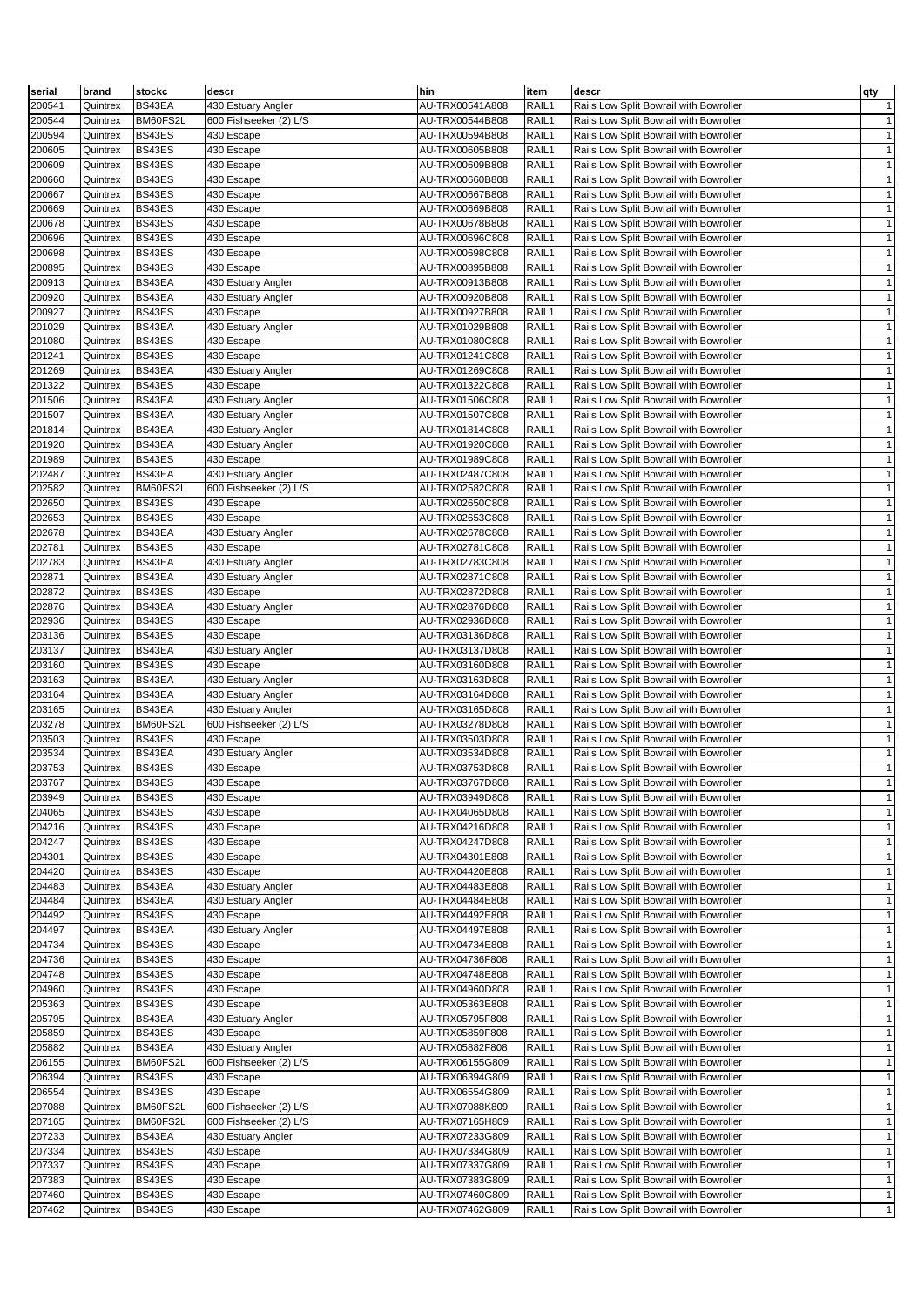| serial | brand    | stockc    | descr                                       | hin             | item  | descr                                  | qty          |
|--------|----------|-----------|---------------------------------------------|-----------------|-------|----------------------------------------|--------------|
| 207555 | Quintrex | BS43ES    | 430 Escape                                  | AU-TRX07555G809 | RAIL1 | Rails Low Split Bowrail with Bowroller | $\mathbf{1}$ |
| 207556 | Quintrex | BS43ES    | 430 Escape                                  | AU-TRX07556G809 | RAIL1 | Rails Low Split Bowrail with Bowroller | $\mathbf{1}$ |
|        |          | BS43ES    |                                             |                 |       |                                        |              |
| 207557 | Quintrex |           | 430 Escape                                  | AU-TRX07557G809 | RAIL1 | Rails Low Split Bowrail with Bowroller | $\mathbf{1}$ |
| 207594 | Quintrex | BM60FS2L  | 600 Fishseeker (2) L/S                      | AU-TRX075941809 | RAIL1 | Rails Low Split Bowrail with Bowroller | $\mathbf{1}$ |
| 207621 | Quintrex | BS43ES    | 430 Escape                                  | AU-TRX07621G809 | RAIL1 | Rails Low Split Bowrail with Bowroller | $\mathbf{1}$ |
| 207711 | Quintrex | BS43ES    | 430 Escape                                  | AU-TRX07711H809 | RAIL1 | Rails Low Split Bowrail with Bowroller | $\mathbf{1}$ |
| 207712 | Quintrex | BS43ES    | 430 Escape                                  | AU-TRX07712H809 | RAIL1 | Rails Low Split Bowrail with Bowroller | $\mathbf{1}$ |
| 207779 | Quintrex | BS43ES    | 430 Escape                                  | AU-TRX07779H809 | RAIL1 | Rails Low Split Bowrail with Bowroller | $\mathbf{1}$ |
| 207886 | Quintrex | BS43ES    | 430 Escape                                  | AU-TRX07886H809 | RAIL1 | Rails Low Split Bowrail with Bowroller | $\mathbf{1}$ |
| 207887 | Quintrex | BS43ES    | 430 Escape                                  | AU-TRX07887H809 | RAIL1 | Rails Low Split Bowrail with Bowroller | $\mathbf{1}$ |
| 207888 | Quintrex | BS43ES    | 430 Escape                                  | AU-TRX07888H809 | RAIL1 | Rails Low Split Bowrail with Bowroller | $\mathbf{1}$ |
| 207889 | Quintrex | BS43ES    | 430 Escape                                  | AU-TRX07889H809 | RAIL1 | Rails Low Split Bowrail with Bowroller | $\mathbf{1}$ |
|        |          | BS43ES    |                                             |                 | RAIL1 |                                        | $\mathbf{1}$ |
| 207890 | Quintrex |           | 430 Escape                                  | AU-TRX07890H809 |       | Rails Low Split Bowrail with Bowroller |              |
| 207970 | Quintrex | BS43ES    | 430 Escape                                  | AU-TRX07970H809 | RAIL1 | Rails Low Split Bowrail with Bowroller | $\mathbf{1}$ |
| 207971 | Quintrex | BS43ES    | 430 Escape                                  | AU-TRX07971H809 | RAIL1 | Rails Low Split Bowrail with Bowroller | $\mathbf{1}$ |
| 207972 | Quintrex | BS43ES    | 430 Escape                                  | AU-TRX07972H809 | RAIL1 | Rails Low Split Bowrail with Bowroller | $\mathbf{1}$ |
| 207973 | Quintrex | BS43ES    | 430 Escape                                  | AU-TRX07973H809 | RAIL1 | Rails Low Split Bowrail with Bowroller | $\mathbf{1}$ |
| 208132 | Quintrex | BS43ES    | 430 Escape                                  | AU-TRX08132H809 | RAIL1 | Rails Low Split Bowrail with Bowroller | $\mathbf{1}$ |
| 208133 | Quintrex | BS43ES    | 430 Escape                                  | AU-TRX08133H809 | RAIL1 | Rails Low Split Bowrail with Bowroller | $\mathbf{1}$ |
| 208134 | Quintrex | BS43ES    | 430 Escape                                  | AU-TRX08134H809 | RAIL1 | Rails Low Split Bowrail with Bowroller | $\mathbf{1}$ |
| 208135 | Quintrex | BS43ES    | 430 Escape                                  | AU-TRX08135H809 | RAIL1 | Rails Low Split Bowrail with Bowroller | $\mathbf{1}$ |
| 208415 | Quintrex | BS43ES    | 430 Escape                                  | AU-TRX08415H809 | RAIL1 | Rails Low Split Bowrail with Bowroller | $\mathbf{1}$ |
|        |          |           |                                             |                 |       |                                        |              |
| 208416 | Quintrex | BS43ES    | 430 Escape                                  | AU-TRX08416H809 | RAIL1 | Rails Low Split Bowrail with Bowroller | $\mathbf{1}$ |
| 208417 | Quintrex | BS43ES    | 430 Escape                                  | AU-TRX08417H809 | RAIL1 | Rails Low Split Bowrail with Bowroller | $\mathbf{1}$ |
| 208514 | Quintrex | BS43ES    | 430 Escape                                  | AU-TRX08514H809 | RAIL1 | Rails Low Split Bowrail with Bowroller | $\mathbf{1}$ |
| 208525 | Quintrex | BS43ES    | 430 Escape                                  | AU-TRX08525H809 | RAIL1 | Rails Low Split Bowrail with Bowroller | $\mathbf{1}$ |
| 208526 | Quintrex | BS43ES    | 430 Escape                                  | AU-TRX08526H809 | RAIL1 | Rails Low Split Bowrail with Bowroller | $\mathbf{1}$ |
| 208575 | Quintrex | BM42DO2LA | 420 Dory Millennium (2) L/S                 | AU-TRX085751809 | RAIL1 | Rails Low Split Bowrail with Bowroller | $\mathbf{1}$ |
| 208576 | Quintrex | BM42DO2LA | 420 Dory Millennium (2) L/S                 | AU-TRX08576I809 | RAIL1 | Rails Low Split Bowrail with Bowroller | $\mathbf{1}$ |
| 208577 | Quintrex | BS43ES    | 430 Escape                                  | AU-TRX08577I809 | RAIL1 | Rails Low Split Bowrail with Bowroller | $\mathbf{1}$ |
| 208851 | Quintrex | BM42DO2LA | 420 Dory Millennium (2) L/S                 | AU-TRX08851I809 | RAIL1 | Rails Low Split Bowrail with Bowroller | $\mathbf{1}$ |
| 208948 | Quintrex | BM42DO2LA | 420 Dory Millennium (2) L/S                 |                 | RAIL1 |                                        | $\mathbf{1}$ |
|        |          |           |                                             | AU-TRX08948I809 |       | Rails Low Split Bowrail with Bowroller |              |
| 209214 | Quintrex | BM42EFA   | 420 Top Ender CV Millennium (2)             | AU-TRX09214I809 | RAIL1 | Rails Low Split Bowrail with Bowroller | $\mathbf{1}$ |
| 209215 | Quintrex | BM42EFA   | 420 Top Ender CV Millennium (2)             | AU-TRX09215I809 | RAIL1 | Rails Low Split Bowrail with Bowroller | $\mathbf{1}$ |
| 209220 | Quintrex | BS43ES    | 430 Escape                                  | AU-TRX092201809 | RAIL1 | Rails Low Split Bowrail with Bowroller | $\mathbf{1}$ |
| 209262 | Quintrex | BM43EAA   | 430 Estuary Angler Millennium               | AU-TRX09262I809 | RAIL1 | Rails Low Split Bowrail with Bowroller | $\mathbf{1}$ |
| 209280 | Quintrex | BS43ES    | 430 Escape                                  | AU-TRX092801809 | RAIL1 | Rails Low Split Bowrail with Bowroller | $\mathbf{1}$ |
| 209282 | Quintrex | BM43EAA   | 430 Estuary Angler Millennium               | AU-TRX09282J809 | RAIL1 | Rails Low Split Bowrail with Bowroller | $\mathbf{1}$ |
| 209401 | Quintrex | BM42DO2LA | 420 Dory Millennium (2) L/S                 | AU-TRX09401J809 | RAIL1 | Rails Low Split Bowrail with Bowroller | $\mathbf{1}$ |
| 209576 | Quintrex | BM42DO2LA | 420 Dory Millennium (2) L/S                 | AU-TRX09576J809 | RAIL1 | Rails Low Split Bowrail with Bowroller | $\mathbf{1}$ |
| 209594 | Quintrex | BS43ES    | 430 Escape                                  | AU-TRX09594J809 | RAIL1 | Rails Low Split Bowrail with Bowroller | $\mathbf{1}$ |
|        |          |           |                                             |                 |       |                                        |              |
| 209705 | Quintrex | BS43EA    | 430 Estuary Angler                          | AU-TRX09705J809 | RAIL1 | Rails Low Split Bowrail with Bowroller | $\mathbf{1}$ |
| 209728 | Quintrex | BM42EFA   | 420 Top Ender CV Millennium (2)             | AU-TRX09728K809 | RAIL1 | Rails Low Split Bowrail with Bowroller | $\mathbf{1}$ |
| 209742 | Quintrex | BM42DO2LA | 420 Dory Millennium (2) L/S                 | AU-TRX09742J809 | RAIL1 | Rails Low Split Bowrail with Bowroller | $\mathbf{1}$ |
| 209881 | Quintrex | BM42EFA   | 420 Top Ender CV Millennium (2)             | AU-TRX09881K809 | RAIL1 | Rails Low Split Bowrail with Bowroller | $\mathbf{1}$ |
| 209888 | Quintrex | BM42EFA   | 420 Top Ender CV Millennium (2)             | AU-TRX09888I809 | RAIL1 | Rails Low Split Bowrail with Bowroller | $\mathbf{1}$ |
| 209893 | Quintrex | BM42EFA   | 420 Top Ender CV Millennium (2)             | AU-TRX09893I809 | RAIL1 | Rails Low Split Bowrail with Bowroller | $\mathbf{1}$ |
| 209978 | Quintrex | BS43ES    | 430 Escape                                  | AU-TRX09978J809 | RAIL1 | Rails Low Split Bowrail with Bowroller | $\mathbf{1}$ |
| 209988 | Quintrex | BM43EAA   | 430 Estuary Angler Millennium               | AU-TRX09988J809 | RAIL1 | Rails Low Split Bowrail with Bowroller | $\mathbf{1}$ |
| 210021 | Quintrex | BS43EA    | 430 Estuary Angler                          | AU-TRX10021J809 | RAIL1 | Rails Low Split Bowrail with Bowroller | $\mathbf{1}$ |
| 210323 | Quintrex | BS43ES    | 430 Escape                                  | AU-TRX10323K809 | RAIL1 | Rails Low Split Bowrail with Bowroller | $\mathbf{1}$ |
|        |          |           |                                             |                 |       |                                        |              |
| 210326 | Quintrex | BS43ES    | 430 Escape                                  | AU-TRX10326K809 | RAIL1 | Rails Low Split Bowrail with Bowroller | $\mathbf{1}$ |
| 210422 | Quintrex | BM42EFA   | 420 Top Ender CV Millennium (2)             | AU-TRX10422K809 | RAIL1 | Rails Low Split Bowrail with Bowroller | $\mathbf{1}$ |
| 210545 | Quintrex | BM42EFA   | 420 Top Ender CV Millennium (2)             | AU-TRX10545K809 | RAIL1 | Rails Low Split Bowrail with Bowroller | $\mathbf{1}$ |
| 211351 | Quintrex | BS43ES    | 430 Escape                                  | AU-TRX11351K809 | RAIL1 | Rails Low Split Bowrail with Bowroller | $\mathbf{1}$ |
| 211403 | Quintrex | BM42TSA   | 420 Dory Classic Millenium L/S Tiller Steer | AU-TRX11403L809 | RAIL1 | Rails Low Split Bowrail with Bowroller | $\mathbf{1}$ |
| 211435 | Quintrex | BM42EFA   | 420 Top Ender CV Millennium (2)             | AU-TRX11435L809 | RAIL1 | Rails Low Split Bowrail with Bowroller | $\mathbf{1}$ |
| 211437 | Quintrex | BM42DO2LA | 420 Dory Millennium (2) L/S                 | AU-TRX11437K809 | RAIL1 | Rails Low Split Bowrail with Bowroller | $\mathbf{1}$ |
| 211517 | Quintrex | BS43ES    | 430 Escape                                  | AU-TRX11517K809 | RAIL1 | Rails Low Split Bowrail with Bowroller | $\mathbf{1}$ |
| 211532 | Quintrex | BM42DO2LA | 420 Dory Millennium (2) L/S                 | AU-TRX11532L809 | RAIL1 | Rails Low Split Bowrail with Bowroller | $\mathbf{1}$ |
| 211634 | Quintrex | BS43ES    | 430 Escape                                  | AU-TRX11634K809 | RAIL1 | Rails Low Split Bowrail with Bowroller | $\mathbf{1}$ |
|        |          |           |                                             |                 |       |                                        |              |
| 211697 | Quintrex | BM42EFA   | 420 Top Ender CV Millennium (2)             | AU-TRX11697L809 | RAIL1 | Rails Low Split Bowrail with Bowroller | $\mathbf{1}$ |
| 211772 | Quintrex | BM43EAA   | 430 Estuary Angler Millennium               | AU-TRX11772L809 | RAIL1 | Rails Low Split Bowrail with Bowroller | $\mathbf{1}$ |
| 211853 | Quintrex | BS43ES    | 430 Escape                                  | AU-TRX11853L809 | RAIL1 | Rails Low Split Bowrail with Bowroller | $\mathbf{1}$ |
| 211856 | Quintrex | BS43ES    | 430 Escape                                  | AU-TRX11856L809 | RAIL1 | Rails Low Split Bowrail with Bowroller | $\mathbf{1}$ |
| 211857 | Quintrex | BS43ES    | 430 Escape                                  | AU-TRX11857L809 | RAIL1 | Rails Low Split Bowrail with Bowroller | $\mathbf{1}$ |
| 211893 | Quintrex | BS43ES    | 430 Escape                                  | AU-TRX11893L809 | RAIL1 | Rails Low Split Bowrail with Bowroller | $\mathbf{1}$ |
| 211920 | Quintrex | BS43ES    | 430 Escape                                  | AU-TRX11920L809 | RAIL1 | Rails Low Split Bowrail with Bowroller | $\mathbf{1}$ |
| 211938 | Quintrex | BS43ES    | 430 Escape                                  | AU-TRX11938A909 | RAIL1 | Rails Low Split Bowrail with Bowroller | $\mathbf{1}$ |
| 211945 |          | BS43ES    |                                             | AU-TRX11945L809 | RAIL1 | Rails Low Split Bowrail with Bowroller | $\mathbf{1}$ |
|        | Quintrex |           | 430 Escape                                  |                 |       |                                        |              |
| 211949 | Quintrex | BS43ES    | 430 Escape                                  | AU-TRX11949L809 | RAIL1 | Rails Low Split Bowrail with Bowroller | $\mathbf{1}$ |
| 212003 | Quintrex | BM42EFA   | 420 Top Ender CV Millennium (2)             | AU-TRX12003L809 | RAIL1 | Rails Low Split Bowrail with Bowroller | $\mathbf{1}$ |
| 212023 | Quintrex | BS43ES    | 430 Escape                                  | AU-TRX12023A909 | RAIL1 | Rails Low Split Bowrail with Bowroller | $\mathbf{1}$ |
| 212027 | Quintrex | BS43ES    | 430 Escape                                  | AU-TRX12027A909 | RAIL1 | Rails Low Split Bowrail with Bowroller | $\mathbf{1}$ |
| 212028 | Quintrex | BS43ES    | 430 Escape                                  | AU-TRX12028A909 | RAIL1 | Rails Low Split Bowrail with Bowroller | $\mathbf{1}$ |
| 212039 | Quintrex | BM42EFA   | 420 Top Ender CV Millennium (2)             | AU-TRX12039A909 | RAIL1 | Rails Low Split Bowrail with Bowroller | $\mathbf{1}$ |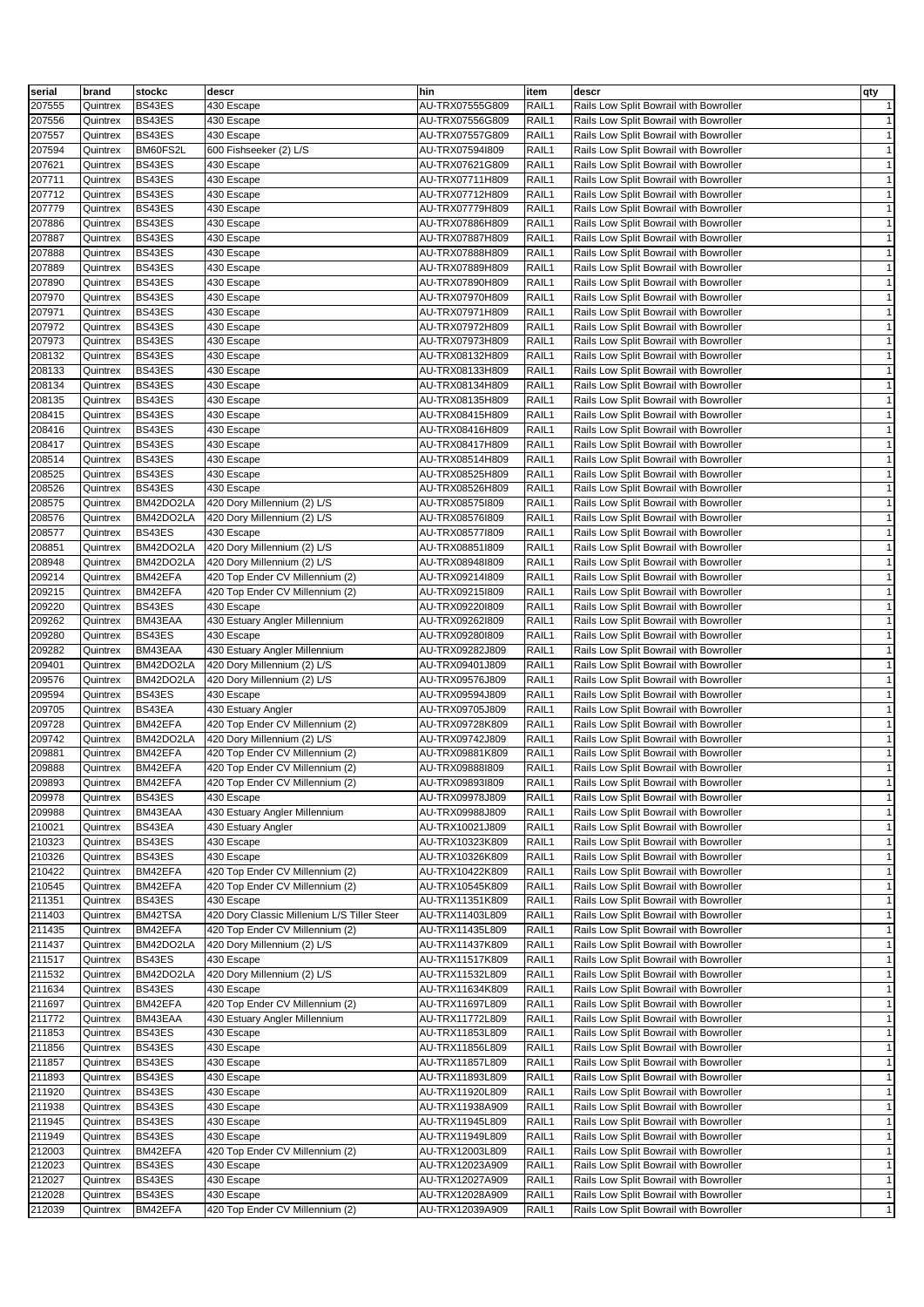| serial | brand    | stockc    | descr                                       | hin             | item  | descr                                              | qty          |
|--------|----------|-----------|---------------------------------------------|-----------------|-------|----------------------------------------------------|--------------|
| 212057 | Quintrex | BM42DO2LA | 420 Dory Millennium (2) L/S                 | AU-TRX12057L809 | RAIL1 | Rails Low Split Bowrail with Bowroller             | $\mathbf{1}$ |
| 212123 | Quintrex | BM42TSA   | 420 Dory Classic Millenium L/S Tiller Steer | AU-TRX12123L809 | RAIL1 | Rails Low Split Bowrail with Bowroller             | $\mathbf{1}$ |
| 212238 | Quintrex | BM43EAA   | 430 Estuary Angler Millennium               | AU-TRX12238A909 | RAIL1 | Rails Low Split Bowrail with Bowroller             | $\mathbf{1}$ |
| 212357 | Quintrex | BM42EFA   | 420 Top Ender CV Millennium (2)             | AU-TRX12357A909 | RAIL1 | Rails Low Split Bowrail with Bowroller             | $\mathbf{1}$ |
| 212558 | Quintrex | BM42DO2LA | 420 Dory Millennium (2) L/S                 | AU-TRX12558A909 | RAIL1 | Rails Low Split Bowrail with Bowroller             | $\mathbf{1}$ |
| 212648 | Quintrex | BS43ES    | 430 Escape                                  | AU-TRX12648B909 | RAIL1 | Rails Low Split Bowrail with Bowroller             | $\mathbf{1}$ |
| 212746 | Quintrex | BM42EFA   | 420 Top Ender CV Millennium (2)             | AU-TRX12746B909 | RAIL1 | Rails Low Split Bowrail with Bowroller             | $\mathbf{1}$ |
| 212805 | Quintrex | BM43TEB   | 430 Top Ender TS                            | AU-TRX12805C909 | RAIL1 | Rails Low Split Bowrail with Bowroller             | $\mathbf{1}$ |
| 212806 | Quintrex | BS44TEB   | 440 Top Ender.                              | AU-TRX12806B909 | RAIL1 | Rails Low Split Bowrail with Bowroller             | $\mathbf{1}$ |
| 212828 | Quintrex | BS43ES    | 430 Escape                                  | AU-TRX12828B909 | RAIL1 | Rails Low Split Bowrail with Bowroller             | $\mathbf{1}$ |
| 212830 | Quintrex | BS43ES    | 430 Escape                                  | AU-TRX12830B909 | RAIL1 | Rails Low Split Bowrail with Bowroller             | $\mathbf{1}$ |
| 212861 | Quintrex | BS43ES    | 430 Escape                                  | AU-TRX12861B909 | RAIL1 | Rails Low Split Bowrail with Bowroller             | $\mathbf{1}$ |
| 212960 | Quintrex | BS43ES    |                                             | AU-TRX12960B909 | RAIL1 | Rails Low Split Bowrail with Bowroller             | $\mathbf{1}$ |
|        |          |           | 430 Escape                                  | AU-TRX12977B909 |       |                                                    | $\mathbf{1}$ |
| 212977 | Quintrex | BS43ES    | 430 Escape                                  |                 | RAIL1 | Rails Low Split Bowrail with Bowroller             |              |
| 213256 | Quintrex | BS43ES    | 430 Escape                                  | AU-TRX13256B909 | RAIL1 | Rails Low Split Bowrail with Bowroller             | $\mathbf{1}$ |
| 213286 | Quintrex | BM42EFA   | 420 Top Ender CV Millennium (2)             | AU-TRX13286B909 | RAIL1 | Rails Low Split Bowrail with Bowroller             | $\mathbf{1}$ |
| 213336 | Quintrex | BS43ES    | 430 Escape                                  | AU-TRX13336B909 | RAIL1 | Rails Low Split Bowrail with Bowroller             | $\mathbf{1}$ |
| 213347 | Quintrex | BS43ES    | 430 Escape                                  | AU-TRX13347B909 | RAIL1 | Rails Low Split Bowrail with Bowroller             | $\mathbf{1}$ |
| 213391 | Quintrex | BS43ES    | 430 Escape                                  | AU-TRX13391B909 | RAIL1 | Should be unaffected - rail was deleted from order | $\mathsf 0$  |
| 213516 | Quintrex | BS43ES    | 430 Escape                                  | AU-TRX13516B909 | RAIL1 | Rails Low Split Bowrail with Bowroller             | $\mathbf{1}$ |
| 213517 | Quintrex | BS43ES    | 430 Escape                                  | AU-TRX13517B909 | RAIL1 | Rails Low Split Bowrail with Bowroller             | $\mathbf{1}$ |
| 213562 | Quintrex | BS43ES    | 430 Escape                                  | AU-TRX13562B909 | RAIL1 | Rails Low Split Bowrail with Bowroller             | $\mathbf{1}$ |
| 213563 | Quintrex | BS43ES    | 430 Escape                                  | AU-TRX13563C909 | RAIL1 | Rails Low Split Bowrail with Bowroller             | $\mathbf{1}$ |
| 213581 | Quintrex | BS43ES    | 430 Escape                                  | AU-TRX13581C909 | RAIL1 | Rails Low Split Bowrail with Bowroller             | $\mathbf{1}$ |
| 213589 | Quintrex | BS43ES    | 430 Escape                                  | AU-TRX13589C909 | RAIL1 | Rails Low Split Bowrail with Bowroller             | $\mathbf{1}$ |
| 213654 | Quintrex | BM42DO2LA | 420 Dory Millennium (2) L/S                 | AU-TRX13654B909 | RAIL1 | Rails Low Split Bowrail with Bowroller             | $\mathbf{1}$ |
| 213684 | Quintrex | BS43ES    | 430 Escape                                  | AU-TRX13684C909 | RAIL1 | Rails Low Split Bowrail with Bowroller             | $\mathbf{1}$ |
| 213736 | Quintrex | BS43ES    | 430 Escape                                  | AU-TRX13736C909 | RAIL1 | Rails Low Split Bowrail with Bowroller             | $\mathbf{1}$ |
| 213738 | Quintrex | BS43ES    | 430 Escape                                  | AU-TRX13738C909 | RAIL1 | Rails Low Split Bowrail with Bowroller             | $\mathbf{1}$ |
| 213760 | Quintrex | BS43ES    | 430 Escape                                  | AU-TRX13760C909 | RAIL1 | Rails Low Split Bowrail with Bowroller             | $\mathbf{1}$ |
| 213767 | Quintrex | BS43ES    | 430 Escape                                  | AU-TRX13767C909 | RAIL1 | Rails Low Split Bowrail with Bowroller             | $\mathbf{1}$ |
| 213812 | Quintrex | BS43ES    | 430 Escape                                  | AU-TRX13812C909 | RAIL1 | Rails Low Split Bowrail with Bowroller             | $\mathbf{1}$ |
| 213833 | Quintrex | BM42EFA   | 420 Top Ender CV Millennium (2)             | AU-TRX13833C909 | RAIL1 | Rails Low Split Bowrail with Bowroller             | $\mathbf{1}$ |
| 214312 | Quintrex | BS43ES    | 430 Escape                                  | AU-TRX14312C909 | RAIL1 |                                                    | $\mathbf{1}$ |
|        |          |           |                                             |                 |       | Rails Low Split Bowrail with Bowroller             |              |
| 214374 | Quintrex | BM42EFA   | 420 Top Ender CV Millennium (2)             | AU-TRX14374C909 | RAIL1 | Rails Low Split Bowrail with Bowroller             | $\mathbf{1}$ |
| 214523 | Quintrex | BS43EA    | 430 Estuary Angler                          | AU-TRX14523D909 | RAIL1 | Rails Low Split Bowrail with Bowroller             | $\mathbf{1}$ |
| 214546 | Quintrex | BS44EAB   | 440 Estuary Angler                          | AU-TRX14546D909 | RAIL1 | Rails Low Split Bowrail with Bowroller             | $\mathbf{1}$ |
| 214553 | Quintrex | BS42TEB   | 420 Top Ender                               | AU-TRX14553D909 | RAIL1 | Rails Low Split Bowrail with Bowroller             | $\mathbf{1}$ |
| 214794 | Quintrex | BM60FS2L  | 600 Fishseeker (2) L/S                      | AU-TRX14794D909 | RAIL1 | Rails Low Split Bowrail with Bowroller             | $\mathbf{1}$ |
| 214847 | Quintrex | BM60FS2L  | 600 Fishseeker (2) L/S                      | AU-TRX14847D909 | RAIL1 | Rails Low Split Bowrail with Bowroller             | $\mathbf{1}$ |
| 214933 | Quintrex | BS42TEB   | 420 Top Ender                               | AU-TRX14933D909 | RAIL1 | Rails Low Split Bowrail with Bowroller             | $\mathbf{1}$ |
| 215268 | Quintrex | BM42DO2LB | 420 Dory Millennium (2) L/S                 | AU-TRX15268D909 | RAIL1 | Rails Low Split Bowrail with Bowroller             | $\mathbf{1}$ |
| 215358 | Quintrex | BS42TEB   | 420 Top Ender                               | AU-TRX15358D909 | RAIL1 | Rails Low Split Bowrail with Bowroller             | $\mathbf{1}$ |
| 215395 | Quintrex | BM42EAB   | 420 Estuary Angler Millennium               | AU-TRX15395D909 | RAIL1 | Rails Low Split Bowrail with Bowroller             | $\mathbf{1}$ |
| 215418 | Quintrex | BS42TEB   | 420 Top Ender                               | AU-TRX15418D909 | RAIL1 | Rails Low Split Bowrail with Bowroller             | $\mathbf{1}$ |
| 215508 | Quintrex | BM42EAB   | 420 Estuary Angler Millennium               | AU-TRX15508E909 | RAIL1 | Rails Low Split Bowrail with Bowroller             | $\mathbf{1}$ |
| 215579 | Quintrex | BS42TEB   | 420 Top Ender                               | AU-TRX15579E909 | RAIL1 | Rails Low Split Bowrail with Bowroller             | $\mathbf{1}$ |
| 215647 | Quintrex | BS52DO2LB | 520 Dory (2) L/S                            | AU-TRX15647D909 | RAIL1 | Rails Low Split Bowrail with Bowroller             | $\mathbf{1}$ |
| 215728 | Quintrex | BM43TEB   | 430 Top Ender TS                            | AU-TRX15728E909 | RAIL1 | Rails Low Split Bowrail with Bowroller             | $\mathbf{1}$ |
| 215757 | Quintrex | BS42TEB   | 420 Top Ender                               | AU-TRX15757E909 | RAIL1 | Rails Low Split Bowrail with Bowroller             | $\mathbf{1}$ |
| 215775 | Quintrex | BS42TEB   | 420 Top Ender                               | AU-TRX15775E909 | RAIL1 | Rails Low Split Bowrail with Bowroller             | $\mathbf{1}$ |
| 215790 | Quintrex | BS42TEB   | 420 Top Ender                               | AU-TRX15790E909 | RAIL1 | Rails Low Split Bowrail with Bowroller             | $\mathbf{1}$ |
| 215875 | Quintrex | BM43TEB   | 430 Top Ender TS                            | AU-TRX15875E909 | RAIL1 | Rails Low Split Bowrail with Bowroller             | $\mathbf{1}$ |
| 215891 | Quintrex | BM43TEB   | 430 Top Ender TS                            | AU-TRX15891E909 | RAIL1 | Rails Low Split Bowrail with Bowroller             | $\mathbf{1}$ |
| 215902 | Quintrex | BS42TEB   | 420 Top Ender                               | AU-TRX15902E909 | RAIL1 | Rails Low Split Bowrail with Bowroller             | $\mathbf{1}$ |
| 216207 | Quintrex | BM42DO2LB | 420 Dory Millennium (2) L/S                 | AU-TRX16207E909 | RAIL1 | Rails Low Split Bowrail with Bowroller             | $\mathbf{1}$ |
| 216404 | Quintrex | BM42DO2LB | 420 Dory Millennium (2) L/S                 | AU-TRX16404E909 | RAIL1 | Rails Low Split Bowrail with Bowroller             | $\mathbf{1}$ |
| 216407 | Quintrex | BS42DO2LB |                                             | AU-TRX16407E909 | RAIL1 |                                                    | $\mathbf{1}$ |
|        |          |           | 420 Dory (2) L/S                            |                 |       | Rails Low Split Bowrail with Bowroller             |              |
| 216574 | Quintrex | BS44DO2LB | 440 Dory (2) L/S                            | AU-TRX16574E909 | RAIL1 | Rails Low Split Bowrail with Bowroller             | $\mathbf{1}$ |
| 216602 | Quintrex | BS52DO2LB | 520 Dory (2) L/S                            | AU-TRX16602E909 | RAIL1 | Rails Low Split Bowrail with Bowroller             | $\mathbf{1}$ |
| 216626 | Quintrex | BM42DO2LB | 420 Dory Millennium (2) L/S                 | AU-TRX16626E909 | RAIL1 | Rails Low Split Bowrail with Bowroller             | $\mathbf{1}$ |
| 216627 | Quintrex | BM42DO2LB | 420 Dory Millennium (2) L/S                 | AU-TRX16627E909 | RAIL1 | Rails Low Split Bowrail with Bowroller             | $\mathbf{1}$ |
| 216629 | Quintrex | BM42DO2LB | 420 Dory Millennium (2) L/S                 | AU-TRX16629E909 | RAIL1 | Rails Low Split Bowrail with Bowroller             | $\mathbf{1}$ |
| 216630 | Quintrex | BM42DO2LB | 420 Dory Millennium (2) L/S                 | AU-TRX16630E909 | RAIL1 | Rails Low Split Bowrail with Bowroller             | $\mathbf{1}$ |
| 216634 | Quintrex | BM42DO2LB | 420 Dory Millennium (2) L/S                 | AU-TRX16634E909 | RAIL1 | Rails Low Split Bowrail with Bowroller             | $\mathbf{1}$ |
| 216687 | Quintrex | BS44EAB   | 440 Estuary Angler                          | AU-TRX16687F909 | RAIL1 | Rails Low Split Bowrail with Bowroller             | $\mathbf{1}$ |
| 216693 | Quintrex | BS42TEB   | 420 Top Ender                               | AU-TRX16693E909 | RAIL1 | Rails Low Split Bowrail with Bowroller             | $\mathbf{1}$ |
| 216918 | Quintrex | BM43TEB   | 430 Top Ender TS                            | AU-TRX16918F909 | RAIL1 | Rails Low Split Bowrail with Bowroller             | $\mathbf{1}$ |
| 216941 | Quintrex | BS42TEB   | 420 Top Ender                               | AU-TRX16941F909 | RAIL1 | Rails Low Split Bowrail with Bowroller             | $\mathbf{1}$ |
| 216942 | Quintrex | BS42TEB   | 420 Top Ender                               | AU-TRX16942G910 | RAIL1 | Rails Low Split Bowrail with Bowroller             | $\mathbf{1}$ |
| 216963 | Quintrex | BS44EAB   | 440 Estuary Angler                          | AU-TRX16963F909 | RAIL1 | Rails Low Split Bowrail with Bowroller             | $\mathbf{1}$ |
| 216966 | Quintrex | BS42TEB   | 420 Top Ender                               | AU-TRX16966F909 | RAIL1 | Rails Low Split Bowrail with Bowroller             | $\mathbf{1}$ |
| 216967 | Quintrex | BM43ESB   | 430 Escape                                  | AU-TRX16967F909 | RAIL1 | Rails Low Split Bowrail with Bowroller             | $\mathbf{1}$ |
| 216973 | Quintrex | BS42TEB   | 420 Top Ender                               | AU-TRX16973F909 | RAIL1 | Rails Low Split Bowrail with Bowroller             | $\mathbf{1}$ |
| 217158 | Quintrex | BM43ESB   | 430 Escape                                  | AU-TRX17158F909 | RAIL1 | Rails Low Split Bowrail with Bowroller             | $\mathbf{1}$ |
| 217190 | Quintrex | BM43ESB   | 430 Escape                                  | AU-TRX17190F909 | RAIL1 | Rails Low Split Bowrail with Bowroller             | $\mathbf{1}$ |
|        |          |           |                                             |                 |       |                                                    |              |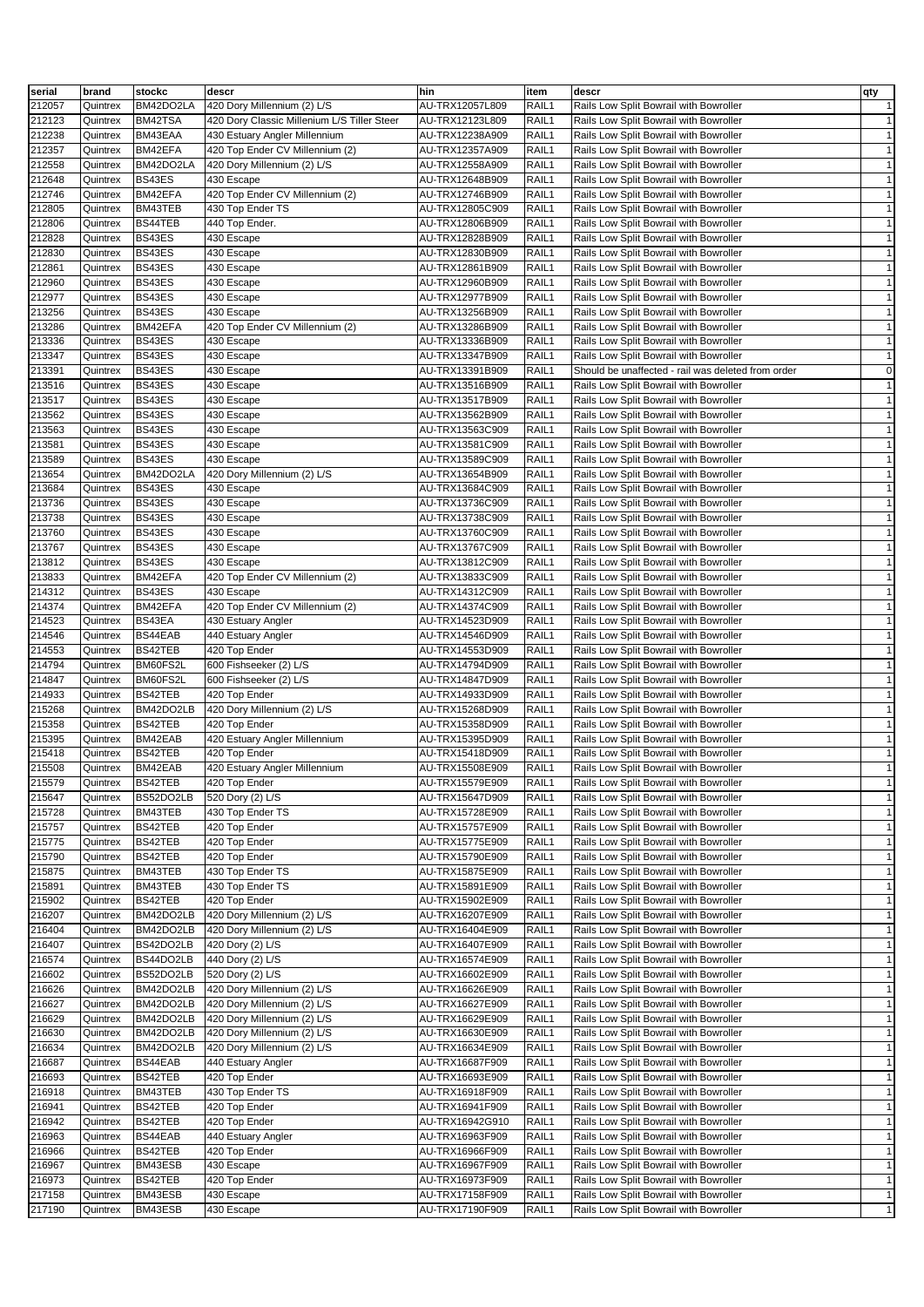| serial | brand    | stockc    | descr                         | hin             | item  | descr                                  | qty          |
|--------|----------|-----------|-------------------------------|-----------------|-------|----------------------------------------|--------------|
| 217211 | Quintrex | BM42EAB   | 420 Estuary Angler Millennium | AU-TRX17211F909 | RAIL1 | Rails Low Split Bowrail with Bowroller | $\mathbf{1}$ |
| 217256 | Quintrex | BS42DO2LB | 420 Dory (2) L/S              | AU-TRX17256F909 | RAIL1 | Rails Low Split Bowrail with Bowroller | $\mathbf{1}$ |
|        |          |           |                               |                 |       |                                        |              |
| 217261 | Quintrex | BM42DO2LB | 420 Dory Millennium (2) L/S   | AU-TRX17261F909 | RAIL1 | Rails Low Split Bowrail with Bowroller | $\mathbf{1}$ |
| 217315 | Quintrex | BM43ESB   | 430 Escape                    | AU-TRX17315F909 | RAIL1 | Rails Low Split Bowrail with Bowroller | $\mathbf{1}$ |
| 217329 | Quintrex | BM43ESB   | 430 Escape                    | AU-TRX17329F909 | RAIL1 | Rails Low Split Bowrail with Bowroller | $\mathbf{1}$ |
| 217338 | Quintrex | BS42TEB   | 420 Top Ender                 | AU-TRX17338G910 | RAIL1 | Rails Low Split Bowrail with Bowroller | $\mathbf{1}$ |
| 217384 | Quintrex | BS42TEB   | 420 Top Ender                 | AU-TRX17384G910 | RAIL1 | Rails Low Split Bowrail with Bowroller | $\mathbf{1}$ |
| 217516 | Quintrex | BM42DO2LB | 420 Dory Millennium (2) L/S   | AU-TRX17516F909 | RAIL1 | Rails Low Split Bowrail with Bowroller | $\mathbf{1}$ |
| 217517 | Quintrex | BM42DO2LB | 420 Dory Millennium (2) L/S   | AU-TRX17517F909 | RAIL1 | Rails Low Split Bowrail with Bowroller | $\mathbf{1}$ |
| 217580 | Quintrex | BM43TEB   | 430 Top Ender TS              | AU-TRX17580G909 | RAIL1 | Rails Low Split Bowrail with Bowroller | $\mathbf{1}$ |
| 217594 | Quintrex | BM42TEB   | 420 Top Ender TS              | AU-TRX17594G910 | RAIL1 | Rails Low Split Bowrail with Bowroller | $\mathbf{1}$ |
| 217943 | Quintrex | BM42TEB   | 420 Top Ender TS              | AU-TRX17943G910 | RAIL1 | Rails Low Split Bowrail with Bowroller | $\mathbf{1}$ |
| 217999 | Quintrex | BM42TEB   | 420 Top Ender TS              | AU-TRX17999G910 | RAIL1 | Rails Low Split Bowrail with Bowroller | $\mathbf{1}$ |
| 218012 | Quintrex | BM42DO2LB | 420 Dory Millennium (2) L/S   | AU-TRX18012G910 | RAIL1 | Rails Low Split Bowrail with Bowroller | $\mathbf{1}$ |
|        |          |           |                               |                 |       |                                        |              |
| 218383 | Quintrex | BM42TEB   | 420 Top Ender TS              | AU-TRX18383G910 | RAIL1 | Rails Low Split Bowrail with Bowroller | $\mathbf{1}$ |
| 218462 | Quintrex | BM42DO2LB | 420 Dory Millennium (2) L/S   | AU-TRX18462G910 | RAIL1 | Rails Low Split Bowrail with Bowroller | $\mathbf{1}$ |
| 218515 | Quintrex | BM43ESB   | 430 Escape                    | AU-TRX18515G910 | RAIL1 | Rails Low Split Bowrail with Bowroller | $\mathbf{1}$ |
| 218577 | Quintrex | BM43ESB   | 430 Escape                    | AU-TRX18577G910 | RAIL1 | Rails Low Split Bowrail with Bowroller | $\mathbf{1}$ |
| 218695 | Quintrex | BM42TEB   | 420 Top Ender TS              | AU-TRX18695H910 | RAIL1 | Rails Low Split Bowrail with Bowroller | $\mathbf{1}$ |
| 218704 | Quintrex | BS44EAB   | 440 Estuary Angler            | AU-TRX18704H910 | RAIL1 | Rails Low Split Bowrail with Bowroller | $\mathbf{1}$ |
| 218775 | Quintrex | BS42TEB   | 420 Top Ender                 | AU-TRX18775H910 | RAIL1 | Rails Low Split Bowrail with Bowroller | $\mathbf{1}$ |
| 218845 | Quintrex | BM43TEB   | 430 Top Ender TS              | AU-TRX18845H910 | RAIL1 | Rails Low Split Bowrail with Bowroller | $\mathbf{1}$ |
| 218902 | Quintrex | BM43TEB   | 430 Top Ender TS              | AU-TRX18902H910 | RAIL1 | Rails Low Split Bowrail with Bowroller | $\mathbf{1}$ |
| 218941 | Quintrex | BM42TEB   | 420 Top Ender TS              | AU-TRX18941H910 | RAIL1 | Rails Low Split Bowrail with Bowroller | $\mathbf{1}$ |
| 218969 | Quintrex | BS46DO2LB | 460 Dory (2) L/S              | AU-TRX18969H910 | RAIL1 | Rails Low Split Bowrail with Bowroller | $\mathbf{1}$ |
|        |          |           |                               | AU-TRX19021H910 |       | Rails Low Split Bowrail with Bowroller |              |
| 219021 | Quintrex | BM42TEB   | 420 Top Ender TS              |                 | RAIL1 |                                        | $\mathbf{1}$ |
| 219040 | Quintrex | BM43ESB   | 430 Escape                    | AU-TRX19040H910 | RAIL1 | Rails Low Split Bowrail with Bowroller | $\mathbf{1}$ |
| 219204 | Quintrex | BS44TEB   | 440 Top Ender.                | AU-TRX19204H910 | RAIL1 | Rails Low Split Bowrail with Bowroller | $\mathbf{1}$ |
| 219301 | Quintrex | BM42DO2LB | 420 Dory Millennium (2) L/S   | AU-TRX19301H910 | RAIL1 | Rails Low Split Bowrail with Bowroller | $\mathbf{1}$ |
| 219403 | Quintrex | BS42DO2LB | 420 Dory (2) L/S              | AU-TRX19403H910 | RAIL1 | Rails Low Split Bowrail with Bowroller | $\mathbf{1}$ |
| 219470 | Quintrex | BM42TEB   | 420 Top Ender TS              | AU-TRX19470l910 | RAIL1 | Rails Low Split Bowrail with Bowroller | $\mathbf{1}$ |
| 219601 | Quintrex | BM43TEB   | 430 Top Ender TS              | AU-TRX19601J910 | RAIL1 | Rails Low Split Bowrail with Bowroller | $\mathbf{1}$ |
| 219643 | Quintrex | BM42TEB   | 420 Top Ender TS              | AU-TRX19643l910 | RAIL1 | Rails Low Split Bowrail with Bowroller | $\mathbf{1}$ |
| 219698 | Quintrex | BS42DO2LB | 420 Dory (2) L/S              | AU-TRX19698H910 | RAIL1 | Rails Low Split Bowrail with Bowroller | $\mathbf{1}$ |
| 219760 | Quintrex | BM42TEB   | 420 Top Ender TS              | AU-TRX19760I910 | RAIL1 | Rails Low Split Bowrail with Bowroller | $\mathbf{1}$ |
|        |          |           |                               |                 |       |                                        |              |
| 219762 | Quintrex | BM42TEB   | 420 Top Ender TS              | AU-TRX19762l910 | RAIL1 | Rails Low Split Bowrail with Bowroller | $\mathbf{1}$ |
| 219764 | Quintrex | BM43ESB   | 430 Escape                    | AU-TRX19764J910 | RAIL1 | Rails Low Split Bowrail with Bowroller | $\mathbf{1}$ |
| 219776 | Quintrex | BS42TEB   | 420 Top Ender                 | AU-TRX19776l910 | RAIL1 | Rails Low Split Bowrail with Bowroller | $\mathbf{1}$ |
| 219777 | Quintrex | BS42TEB   | 420 Top Ender                 | AU-TRX19777l910 | RAIL1 | Rails Low Split Bowrail with Bowroller | $\mathbf{1}$ |
| 219785 | Quintrex | BM43ESB   | 430 Escape                    | AU-TRX19785l910 | RAIL1 | Rails Low Split Bowrail with Bowroller | $\mathbf{1}$ |
| 219790 | Quintrex | BS42TEB   | 420 Top Ender                 | AU-TRX19790I910 | RAIL1 | Rails Low Split Bowrail with Bowroller | $\mathbf{1}$ |
| 219799 | Quintrex | BM42DO2LB | 420 Dory Millennium (2) L/S   | AU-TRX19799I910 | RAIL1 | Rails Low Split Bowrail with Bowroller | $\mathbf{1}$ |
| 219829 | Quintrex | BM43ESB   | 430 Escape                    | AU-TRX19829I910 | RAIL1 | Rails Low Split Bowrail with Bowroller | $\mathbf{1}$ |
| 219950 | Quintrex | BS42TEB   | 420 Top Ender                 | AU-TRX19950l910 | RAIL1 | Rails Low Split Bowrail with Bowroller | $\mathbf{1}$ |
| 219989 | Quintrex | BM43ESB   | 430 Escape                    | AU-TRX19989I910 | RAIL1 | Rails Low Split Bowrail with Bowroller | $\mathbf{1}$ |
| 220057 | Quintrex | BM43TEB   | 430 Top Ender TS              | AU-TRX200571910 | RAIL1 | Rails Low Split Bowrail with Bowroller | $\mathbf{1}$ |
|        |          |           |                               |                 |       |                                        |              |
| 220074 | Quintrex | BM60FS2LB | 600 Fishseeker (2) L/S        | AU-TRX20074J910 | RAIL1 | Rails Low Split Bowrail with Bowroller | $\mathbf{1}$ |
| 220098 | Quintrex | BS42EAB   | 420 Estuary Angler            | AU-TRX20098I910 | RAIL1 | Rails Low Split Bowrail with Bowroller | $\mathbf{1}$ |
| 220106 | Quintrex | BM42DO2LB | 420 Dory Millennium (2) L/S   | AU-TRX20106l910 | RAIL1 | Rails Low Split Bowrail with Bowroller | $\mathbf{1}$ |
| 220149 | Quintrex | BM42DO2LB | 420 Dory Millennium (2) L/S   | AU-TRX20149I910 | RAIL1 | Rails Low Split Bowrail with Bowroller | $\mathbf{1}$ |
| 220150 | Quintrex | BM42DO2LB | 420 Dory Millennium (2) L/S   | AU-TRX20150l910 | RAIL1 | Rails Low Split Bowrail with Bowroller | $\mathbf{1}$ |
| 220409 | Quintrex | BM43TEB   | 430 Top Ender TS              | AU-TRX20409J910 | RAIL1 | Rails Low Split Bowrail with Bowroller | $\mathbf{1}$ |
| 220424 | Quintrex | BM42TEB   | 420 Top Ender TS              | AU-TRX20424J910 | RAIL1 | Rails Low Split Bowrail with Bowroller | $\mathbf{1}$ |
| 220545 | Quintrex | BM43ESB   | 430 Escape                    | AU-TRX20545J910 | RAIL1 | Rails Low Split Bowrail with Bowroller | $\mathbf{1}$ |
| 220568 | Quintrex | BM43ESB   | 430 Escape                    | AU-TRX20568J910 | RAIL1 | Rails Low Split Bowrail with Bowroller | $\mathbf{1}$ |
| 220612 | Quintrex | BM43ESB   | 430 Escape                    | AU-TRX20612J910 | RAIL1 | Rails Low Split Bowrail with Bowroller | $\mathbf{1}$ |
| 220756 | Quintrex | BM42TEB   | 420 Top Ender TS              | AU-TRX20756J910 | RAIL1 | Rails Low Split Bowrail with Bowroller | $\mathbf{1}$ |
|        |          | BS44DO2LB |                               |                 |       | Rails Low Split Bowrail with Bowroller |              |
| 220760 | Quintrex |           | 440 Dory (2) L/S              | AU-TRX20760J910 | RAIL1 |                                        | $\mathbf{1}$ |
| 220946 | Quintrex | BM43ESB   | 430 Escape                    | AU-TRX20946J910 | RAIL1 | Rails Low Split Bowrail with Bowroller | $\mathbf{1}$ |
| 220949 | Quintrex | BM43ESB   | 430 Escape                    | AU-TRX20949J910 | RAIL1 | Rails Low Split Bowrail with Bowroller | $\mathbf{1}$ |
| 220952 | Quintrex | BS44EAB   | 440 Estuary Angler            | AU-TRX20952J910 | RAIL1 | Rails Low Split Bowrail with Bowroller | $\mathbf{1}$ |
| 221056 | Quintrex | BM43ESB   | 430 Escape                    | AU-TRX21056J910 | RAIL1 | Rails Low Split Bowrail with Bowroller | $\mathbf{1}$ |
| 221139 | Quintrex | BM42DO2LB | 420 Dory Millennium (2) L/S   | AU-TRX21139J910 | RAIL1 | Rails Low Split Bowrail with Bowroller | $\mathbf{1}$ |
| 221169 | Quintrex | BM42TEB   | 420 Top Ender TS              | AU-TRX21169J910 | RAIL1 | Rails Low Split Bowrail with Bowroller | $\mathbf{1}$ |
| 221242 | Quintrex | BS42DO2LB | 420 Dory (2) L/S              | AU-TRX21242J910 | RAIL1 | Rails Low Split Bowrail with Bowroller | $\mathbf{1}$ |
| 221277 | Quintrex | BS42EAB   | 420 Estuary Angler            | AU-TRX21277K910 | RAIL1 | Rails Low Split Bowrail with Bowroller | $\mathbf{1}$ |
| 221284 | Quintrex | BM43ESB   | 430 Escape                    | AU-TRX21284K910 | RAIL1 | Rails Low Split Bowrail with Bowroller | $\mathbf{1}$ |
|        |          |           |                               |                 | RAIL1 |                                        | $\mathbf{1}$ |
| 221286 | Quintrex | BM43ESB   | 430 Escape                    | AU-TRX21286K910 |       | Rails Low Split Bowrail with Bowroller |              |
| 221344 | Quintrex | BM43ESB   | 430 Escape                    | AU-TRX21344J910 | RAIL1 | Rails Low Split Bowrail with Bowroller | $\mathbf{1}$ |
| 221363 | Quintrex | BM43ESB   | 430 Escape                    | AU-TRX21363K910 | RAIL1 | Rails Low Split Bowrail with Bowroller | $\mathbf{1}$ |
| 221459 | Quintrex | BM43ESB   | 430 Escape                    | AU-TRX21459K910 | RAIL1 | Rails Low Split Bowrail with Bowroller | $\mathbf{1}$ |
| 221628 | Quintrex | BS44EAB   | 440 Estuary Angler            | AU-TRX21628K910 | RAIL1 | Rails Low Split Bowrail with Bowroller | $\mathbf{1}$ |
| 221630 | Quintrex | BS44EAB   | 440 Estuary Angler            | AU-TRX21630K910 | RAIL1 | Rails Low Split Bowrail with Bowroller | $\mathbf{1}$ |
| 221631 | Quintrex | BS42EAB   | 420 Estuary Angler            | AU-TRX21631K910 | RAIL1 | Rails Low Split Bowrail with Bowroller | $\mathbf{1}$ |
| 221655 | Quintrex | BM43ESB   | 430 Escape                    | AU-TRX21655K910 | RAIL1 | Rails Low Split Bowrail with Bowroller | $\mathbf{1}$ |
| 221660 | Quintrex | BM43TEB   | 430 Top Ender TS              | AU-TRX21660K910 | RAIL1 | Rails Low Split Bowrail with Bowroller | $\mathbf{1}$ |
|        |          |           |                               |                 |       |                                        |              |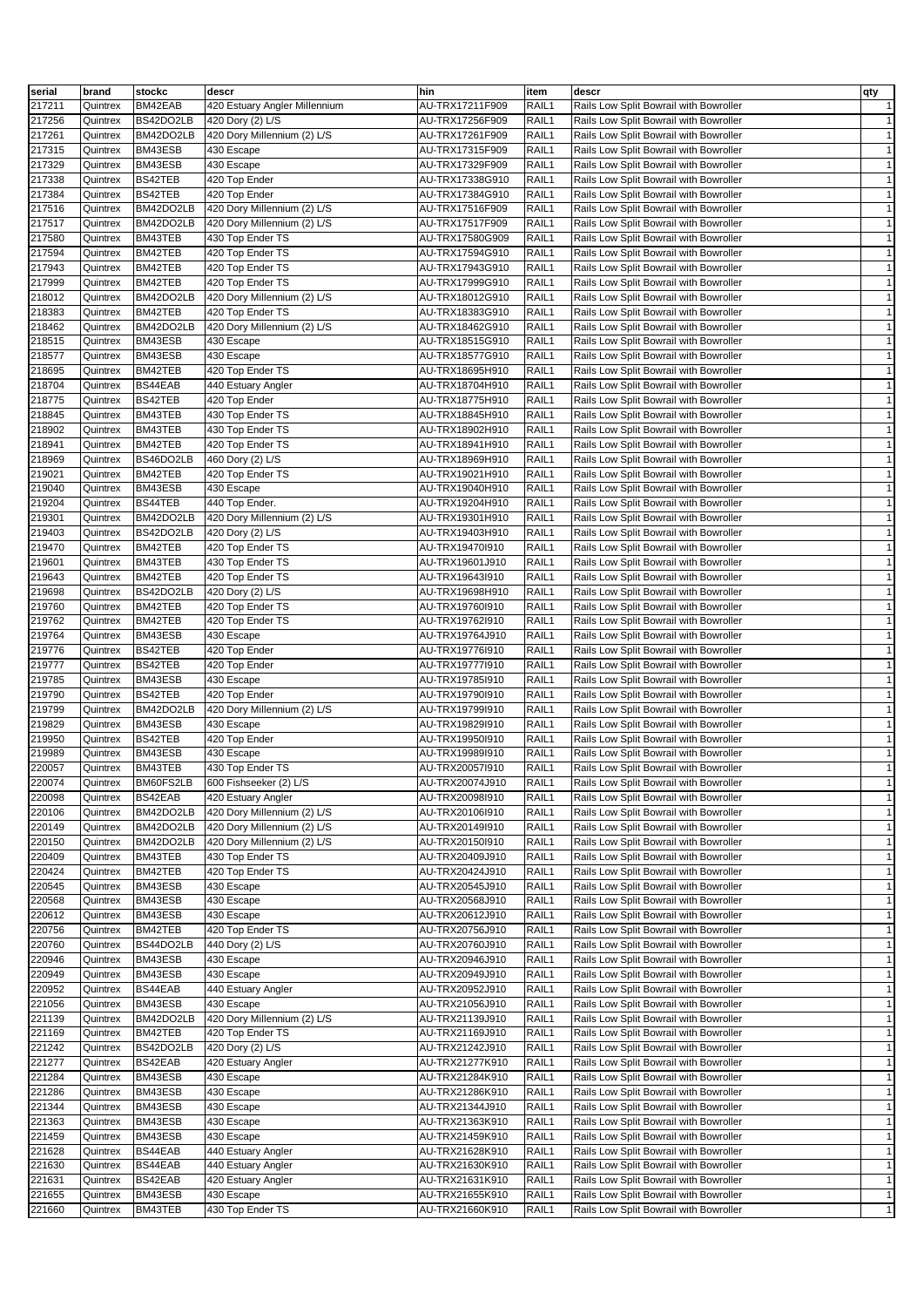| serial | brand    | stockc    | descr                         | hin             | item              | descr                                  | qty          |
|--------|----------|-----------|-------------------------------|-----------------|-------------------|----------------------------------------|--------------|
| 221662 | Quintrex | BS44EAB   | 440 Estuary Angler            | AU-TRX21662L910 | RAIL1             | Rails Low Split Bowrail with Bowroller | $\mathbf{1}$ |
| 221666 | Quintrex | BM43ESB   | 430 Escape                    | AU-TRX21666K910 | RAIL1             | Rails Low Split Bowrail with Bowroller | $\mathbf{1}$ |
|        |          | BS42TEB   |                               | AU-TRX21675L910 |                   |                                        |              |
| 221675 | Quintrex |           | 420 Top Ender                 |                 | RAIL1             | Rails Low Split Bowrail with Bowroller | $\mathbf{1}$ |
| 221684 | Quintrex | BS42TEB   | 420 Top Ender                 | AU-TRX21684L910 | RAIL1             | Rails Low Split Bowrail with Bowroller | $\mathbf{1}$ |
| 221747 | Quintrex | BS44EAB   | 440 Estuary Angler            | AU-TRX21747L910 | RAIL1             | Rails Low Split Bowrail with Bowroller | $\mathbf{1}$ |
| 221754 | Quintrex | BS42TEB   | 420 Top Ender                 | AU-TRX21754L910 | RAIL1             | Rails Low Split Bowrail with Bowroller | $\mathbf{1}$ |
| 221756 | Quintrex | BM43ESB   | 430 Escape                    | AU-TRX21756L910 | RAIL1             | Rails Low Split Bowrail with Bowroller | $\mathbf{1}$ |
| 221757 | Quintrex | BM43ESB   | 430 Escape                    | AU-TRX21757L910 | RAIL1             | Rails Low Split Bowrail with Bowroller | $\mathbf{1}$ |
| 221759 | Quintrex | BM43ESB   | 430 Escape                    | AU-TRX21759L910 | RAIL1             | Rails Low Split Bowrail with Bowroller | $\mathbf{1}$ |
| 221763 | Quintrex | BS42TEB   | 420 Top Ender                 | AU-TRX21763L910 | RAIL1             | Rails Low Split Bowrail with Bowroller | $\mathbf{1}$ |
| 221776 | Quintrex | BM42TEB   | 420 Top Ender TS              | AU-TRX21776A010 | RAIL1             | Rails Low Split Bowrail with Bowroller | $\mathbf{1}$ |
| 221837 | Quintrex | BS44EAB   | 440 Estuary Angler            | AU-TRX21837L910 | RAIL1             | Rails Low Split Bowrail with Bowroller | $\mathbf{1}$ |
| 221838 | Quintrex | BS42DO2LB |                               |                 | RAIL1             |                                        | $\mathbf{1}$ |
|        |          |           | 420 Dory (2) L/S              | AU-TRX21838J910 |                   | Rails Low Split Bowrail with Bowroller |              |
| 221841 | Quintrex | BS42DO2LB | 420 Dory (2) L/S              | AU-TRX21841J910 | RAIL1             | Rails Low Split Bowrail with Bowroller | $\mathbf{1}$ |
| 221964 | Quintrex | BM42TEB   | 420 Top Ender TS              | AU-TRX21964L910 | RAIL1             | Rails Low Split Bowrail with Bowroller | $\mathbf{1}$ |
| 221976 | Quintrex | BS42DO2LB | 420 Dory (2) L/S              | AU-TRX21976J910 | RAIL1             | Rails Low Split Bowrail with Bowroller | $\mathbf{1}$ |
| 221977 | Quintrex | BS42DO2LB | 420 Dory (2) L/S              | AU-TRX21977J910 | RAIL1             | Rails Low Split Bowrail with Bowroller | $\mathbf{1}$ |
| 221978 | Quintrex | BS42DO2LB | 420 Dory (2) L/S              | AU-TRX21978J910 | RAIL1             | Rails Low Split Bowrail with Bowroller | $\mathbf{1}$ |
| 221991 | Quintrex | BS40DT2LB | 400 Dart (2) L/S              | AU-TRX21991J910 | RAIL1             | Rails Low Split Bowrail with Bowroller | $\mathbf{1}$ |
| 222012 | Quintrex | BS44EAB   | 440 Estuary Angler            | AU-TRX22012L910 | RAIL1             | Rails Low Split Bowrail with Bowroller | $\mathbf{1}$ |
| 222014 | Quintrex | BM42EAB   | 420 Estuary Angler Millennium | AU-TRX22014L910 | RAIL1             | Rails Low Split Bowrail with Bowroller | $\mathbf{1}$ |
| 222016 | Quintrex | BM43TEB   | 430 Top Ender TS              | AU-TRX22016L910 | RAIL1             | Rails Low Split Bowrail with Bowroller | $\mathbf{1}$ |
|        |          |           |                               |                 |                   |                                        |              |
| 222028 | Quintrex | BM43TEB   | 430 Top Ender TS              | AU-TRX22028A010 | RAIL1             | Rails Low Split Bowrail with Bowroller | $\mathbf{1}$ |
| 222112 | Quintrex | BM43TEB   | 430 Top Ender TS              | AU-TRX22112A010 | RAIL1             | Rails Low Split Bowrail with Bowroller | $\mathbf{1}$ |
| 222270 | Quintrex | BS42TEB   | 420 Top Ender                 | AU-TRX22270L910 | RAIL1             | Rails Low Split Bowrail with Bowroller | $\mathbf{1}$ |
| 222471 | Quintrex | BM43ESB   | 430 Escape                    | AU-TRX22471A010 | RAIL1             | Rails Low Split Bowrail with Bowroller | $\mathbf{1}$ |
| 222514 | Quintrex | BM43ESB   | 430 Escape                    | AU-TRX22514L910 | RAIL1             | Rails Low Split Bowrail with Bowroller | $\mathbf{1}$ |
| 222546 | Quintrex | BM42DO2LB | 420 Dory Millennium (2) L/S   | AU-TRX22546K910 | RAIL1             | Rails Low Split Bowrail with Bowroller | $\mathbf{1}$ |
| 222553 | Quintrex | BS42DO2LB | 420 Dory (2) L/S              | AU-TRX22553K910 | RAIL1             | Rails Low Split Bowrail with Bowroller | $\mathbf{1}$ |
| 222659 | Quintrex | BM43ESB   | 430 Escape                    | AU-TRX22659A010 | RAIL1             | Rails Low Split Bowrail with Bowroller | $\mathbf{1}$ |
| 222660 | Quintrex | BM43ESB   | 430 Escape                    | AU-TRX22660A010 | RAIL1             | Rails Low Split Bowrail with Bowroller | $\mathbf{1}$ |
| 222665 | Quintrex | BM43ESB   |                               | AU-TRX22665A010 | RAIL1             | Rails Low Split Bowrail with Bowroller | $\mathbf{1}$ |
|        |          |           | 430 Escape                    |                 |                   |                                        |              |
| 222666 | Quintrex | BM43ESB   | 430 Escape                    | AU-TRX22666A010 | RAIL1             | Rails Low Split Bowrail with Bowroller | $\mathbf{1}$ |
| 222673 | Quintrex | BM43ESB   | 430 Escape                    | AU-TRX22673A010 | RAIL1             | Rails Low Split Bowrail with Bowroller | $\mathbf{1}$ |
| 222674 | Quintrex | BM43ESB   | 430 Escape                    | AU-TRX22674A010 | RAIL1             | Rails Low Split Bowrail with Bowroller | $\mathbf{1}$ |
| 222716 | Quintrex | BS42DO2LB | 420 Dory (2) L/S              | AU-TRX22716K910 | RAIL1             | Rails Low Split Bowrail with Bowroller | $\mathbf{1}$ |
| 222725 | Quintrex | BS42DO2LB | 420 Dory (2) L/S              | AU-TRX22725K910 | RAIL1             | Rails Low Split Bowrail with Bowroller | $\mathbf{1}$ |
| 222728 | Quintrex | BS42DO2LB | 420 Dory (2) L/S              | AU-TRX22728K910 | RAIL1             | Rails Low Split Bowrail with Bowroller | $\mathbf{1}$ |
| 222742 | Quintrex | BM42EAB   | 420 Estuary Angler Millennium | AU-TRX22742A010 | RAIL1             | Rails Low Split Bowrail with Bowroller | $\mathbf{1}$ |
| 222902 | Quintrex | BM42TEB   | 420 Top Ender TS              | AU-TRX22902A010 | RAIL1             | Rails Low Split Bowrail with Bowroller | $\mathbf{1}$ |
| 222911 | Quintrex | BM43ESB   | 430 Escape                    | AU-TRX22911A010 | RAIL1             | Rails Low Split Bowrail with Bowroller | $\mathbf{1}$ |
| 223023 |          |           | 430 Escape                    |                 | RAIL1             |                                        | $\mathbf{1}$ |
|        | Quintrex | BM43ESB   |                               | AU-TRX23023A010 |                   | Rails Low Split Bowrail with Bowroller |              |
| 223115 | Quintrex | BS40DT2SB | 400 Dart (2) S/S              | AU-TRX23115K910 | RAIL1             | Rails Low Split Bowrail with Bowroller | $\mathbf{1}$ |
| 223144 | Quintrex | BM43ESB   | 430 Escape                    | AU-TRX23144A010 | RAIL1             | Rails Low Split Bowrail with Bowroller | $\mathbf{1}$ |
| 223155 | Quintrex | BM43TEB   | 430 Top Ender TS              | AU-TRX23155A010 | RAIL1             | Rails Low Split Bowrail with Bowroller | $\mathbf{1}$ |
| 223231 | Quintrex | BS42DO2LB | 420 Dory (2) L/S              | AU-TRX23231L910 | RAIL1             | Rails Low Split Bowrail with Bowroller | $\mathbf{1}$ |
| 223243 | Quintrex | BS42DO2LB | 420 Dory (2) L/S              | AU-TRX23243L910 | RAIL <sub>1</sub> | Rails Low Split Bowrail with Bowroller | $\mathbf{1}$ |
| 223284 | Quintrex | BS52DO2LB | 520 Dory (2) L/S              | AU-TRX23284A010 | RAIL1             | Rails Low Split Bowrail with Bowroller | $\mathbf{1}$ |
| 223297 | Quintrex | BS42DO2LB | 420 Dory (2) L/S              | AU-TRX23297L910 | RAIL1             | Rails Low Split Bowrail with Bowroller | $\mathbf{1}$ |
| 223298 | Quintrex | BS40DT2LB | 400 Dart (2) L/S              | AU-TRX23298L910 | RAIL1             | Rails Low Split Bowrail with Bowroller | $\mathbf{1}$ |
| 223331 | Quintrex | BM43ESB   | 430 Escape                    | AU-TRX23331A010 | RAIL1             | Rails Low Split Bowrail with Bowroller | $\mathbf{1}$ |
|        |          |           |                               |                 |                   |                                        |              |
| 223414 | Quintrex | BM43TEB   | 430 Top Ender TS              | AU-TRX23414B010 | RAIL1             | Rails Low Split Bowrail with Bowroller | $\mathbf{1}$ |
| 223421 | Quintrex | BM43ESB   | 430 Escape                    | AU-TRX23421A010 | RAIL1             | Rails Low Split Bowrail with Bowroller | $\mathbf{1}$ |
| 223429 | Quintrex | BM43ESB   | 430 Escape                    | AU-TRX23429A010 | RAIL1             | Rails Low Split Bowrail with Bowroller | $\mathbf{1}$ |
| 223441 | Quintrex | BM43ESB   | 430 Escape                    | AU-TRX23441A010 | RAIL1             | Rails Low Split Bowrail with Bowroller | $\mathbf{1}$ |
| 223453 | Quintrex | BS42TEB   | 420 Top Ender                 | AU-TRX23453A010 | RAIL1             | Rails Low Split Bowrail with Bowroller | $\mathbf{1}$ |
| 223455 | Quintrex | BS42TEB   | 420 Top Ender                 | AU-TRX23455B010 | RAIL1             | Rails Low Split Bowrail with Bowroller | $\mathbf{1}$ |
| 223493 | Quintrex | BS42TEB   | 420 Top Ender                 | AU-TRX23493A010 | RAIL1             | Rails Low Split Bowrail with Bowroller | $\mathbf{1}$ |
| 223569 | Quintrex | BS42EAB   | 420 Estuary Angler            | AU-TRX23569A010 | RAIL1             | Rails Low Split Bowrail with Bowroller | $\mathbf{1}$ |
| 223695 | Quintrex | BM42DO2LB | 420 Dory Millennium (2) L/S   | AU-TRX23695L910 | RAIL1             | Rails Low Split Bowrail with Bowroller | $\mathbf{1}$ |
| 223706 | Quintrex | BM43ESB   | 430 Escape                    | AU-TRX23706A010 | RAIL1             | Rails Low Split Bowrail with Bowroller | $\mathbf{1}$ |
|        |          |           |                               |                 |                   |                                        |              |
| 223796 | Quintrex | BM43TEB   | 430 Top Ender TS              | AU-TRX23796A010 | RAIL1             | Rails Low Split Bowrail with Bowroller | $\mathbf{1}$ |
| 223820 | Quintrex | BM42DO2LB | 420 Dory Millennium (2) L/S   | AU-TRX23820L910 | RAIL1             | Rails Low Split Bowrail with Bowroller | $\mathbf{1}$ |
| 223869 | Quintrex | BM42DO2LB | 420 Dory Millennium (2) L/S   | AU-TRX23869L910 | RAIL1             | Rails Low Split Bowrail with Bowroller | $\mathbf{1}$ |
| 223978 | Quintrex | BM43TEB   | 430 Top Ender TS              | AU-TRX23978B010 | RAIL1             | Rails Low Split Bowrail with Bowroller | $\mathbf{1}$ |
| 223995 | Quintrex | BM43ESB   | 430 Escape                    | AU-TRX23995A010 | RAIL1             | Rails Low Split Bowrail with Bowroller | $\mathbf{1}$ |
| 223998 | Quintrex | BS42TEB   | 420 Top Ender                 | AU-TRX23998A010 | RAIL1             | Rails Low Split Bowrail with Bowroller | $\mathbf{1}$ |
| 224063 | Quintrex | BM43ESB   | 430 Escape                    | AU-TRX24063A010 | RAIL1             | Rails Low Split Bowrail with Bowroller | $\mathbf{1}$ |
| 224084 | Quintrex | BM43ESB   | 430 Escape                    | AU-TRX24084A010 | RAIL1             | Rails Low Split Bowrail with Bowroller | $\mathbf{1}$ |
| 224093 | Quintrex | BS42EAB   | 420 Estuary Angler            | AU-TRX24093B010 | RAIL1             | Rails Low Split Bowrail with Bowroller | $\mathbf{1}$ |
| 224167 |          | BM43TEB   | 430 Top Ender TS              | AU-TRX24167B010 | RAIL1             | Rails Low Split Bowrail with Bowroller | $\mathbf{1}$ |
|        | Quintrex |           |                               |                 |                   |                                        | $\mathbf{1}$ |
| 224171 | Quintrex | BS42TEB   | 420 Top Ender                 | AU-TRX24171B010 | RAIL1             | Rails Low Split Bowrail with Bowroller |              |
| 224295 | Quintrex | BM43ESB   | 430 Escape                    | AU-TRX24295B010 | RAIL1             | Rails Low Split Bowrail with Bowroller | $\mathbf{1}$ |
| 224343 | Quintrex | BS42TEB   | 420 Top Ender                 | AU-TRX24343B010 | RAIL1             | Rails Low Split Bowrail with Bowroller | $\mathbf{1}$ |
| 224348 | Quintrex | BM43ESB   | 430 Escape                    | AU-TRX24348B010 | RAIL1             | Rails Low Split Bowrail with Bowroller | $\mathbf{1}$ |
| 224349 | Quintrex | BM43ESB   | 430 Escape                    | AU-TRX24349B010 | RAIL1             | Rails Low Split Bowrail with Bowroller | $\mathbf{1}$ |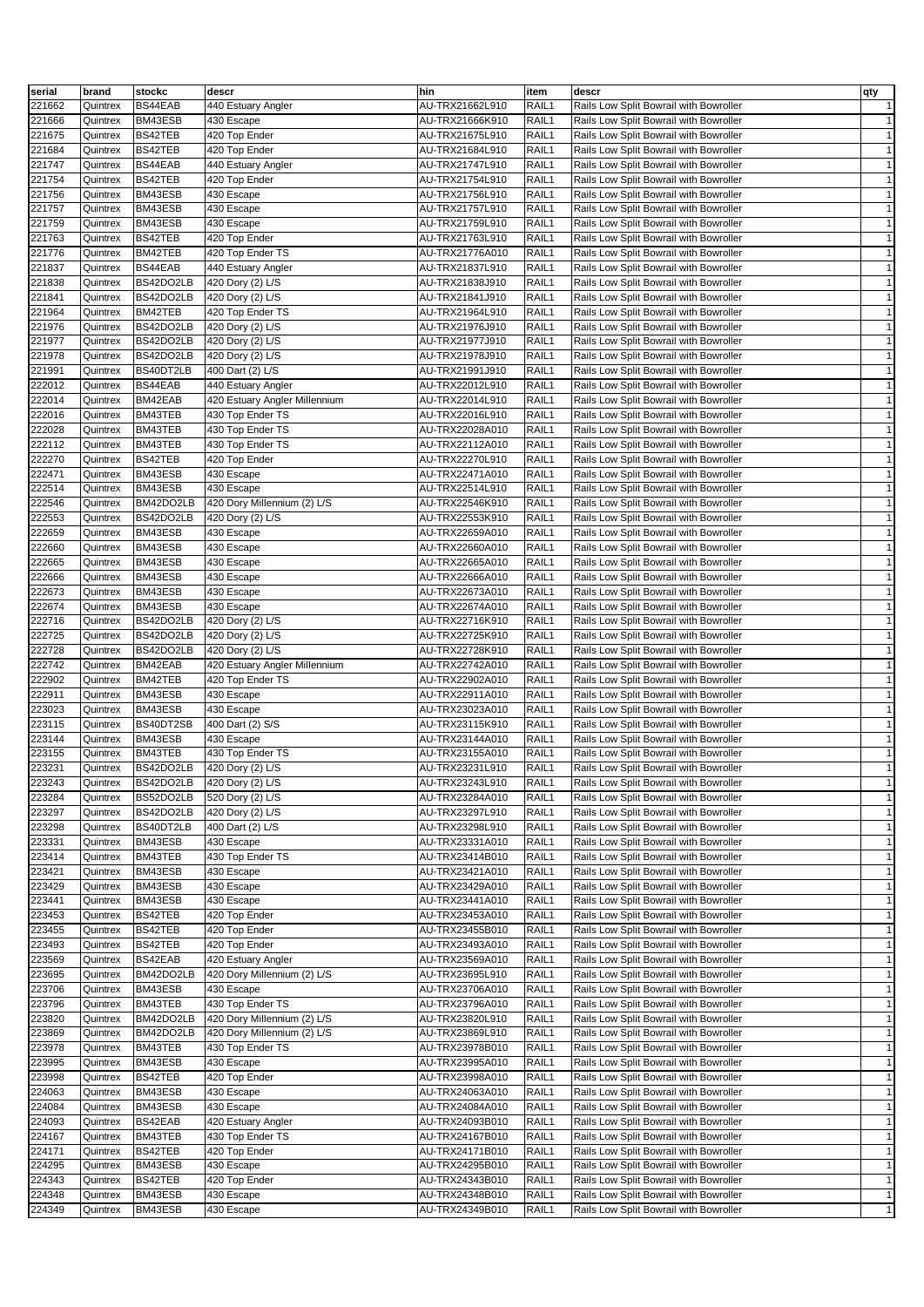| serial           | brand                | stockc             | descr                                | hin                                | item           | descr                                                                            | qty                          |
|------------------|----------------------|--------------------|--------------------------------------|------------------------------------|----------------|----------------------------------------------------------------------------------|------------------------------|
| 224350           | Quintrex             | BM43ESB            | 430 Escape                           | AU-TRX24350B010                    | RAIL1          | Rails Low Split Bowrail with Bowroller                                           | $\mathbf{1}$                 |
| 224357           | Quintrex             | BS42TEB            | 420 Top Ender                        | AU-TRX24357B010                    | RAIL1          | Rails Low Split Bowrail with Bowroller                                           | $\mathbf{1}$                 |
| 224358           | Quintrex             | BS42TEB            | 420 Top Ender                        | AU-TRX24358B010                    | RAIL1          | Rails Low Split Bowrail with Bowroller                                           | $\mathbf{1}$                 |
| 224370           | Quintrex             | BM43ESB            | 430 Escape                           | AU-TRX24370B010                    | RAIL1          | Rails Low Split Bowrail with Bowroller                                           | $\mathbf{1}$                 |
| 224430           | Quintrex             | BS42EAB            | 420 Estuary Angler                   | AU-TRX24430B010                    | RAIL1          | Rails Low Split Bowrail with Bowroller                                           | $\mathbf{1}$                 |
| 224549           | Quintrex             | BM42TEB            | 420 Top Ender TS                     | AU-TRX24549B010                    | RAIL1          | Rails Low Split Bowrail with Bowroller                                           | $\mathbf{1}$                 |
| 224569           | Quintrex             | BM43ESB            | 430 Escape                           | AU-TRX24569B010                    | RAIL1          | Rails Low Split Bowrail with Bowroller                                           | $\mathbf{1}$                 |
| 224570           | Quintrex             | BM43ESB            | 430 Escape                           | AU-TRX24570B010                    | RAIL1          | Rails Low Split Bowrail with Bowroller                                           | $\mathbf{1}$                 |
| 224571           | Quintrex             | BS42DO2LB          | 420 Dory (2) L/S                     | AU-TRX24571A010                    | RAIL1          | Rails Low Split Bowrail with Bowroller                                           | $\mathbf{1}$                 |
| 224575           | Quintrex             | BS42DO2LB          | 420 Dory (2) L/S                     | AU-TRX24575A010                    | RAIL1          | Rails Low Split Bowrail with Bowroller                                           | $\mathbf{1}$                 |
| 224576           | Quintrex             | BS46DO2LB          | 460 Dory (2) L/S                     | AU-TRX24576B010                    | RAIL1          | Rails Low Split Bowrail with Bowroller                                           | $\mathbf{1}$                 |
| 224577           | Quintrex             | BS40DT2LB          | 400 Dart (2) L/S                     | AU-TRX24577A010                    | RAIL1          | Rails Low Split Bowrail with Bowroller                                           | $\mathbf{1}$                 |
| 224613           | Quintrex             | BS44EAB            | 440 Estuary Angler                   | AU-TRX24613B010                    | RAIL1          | Rails Low Split Bowrail with Bowroller                                           | $\mathbf{1}$                 |
| 224616           | Quintrex             | BS44EAB            | 440 Estuary Angler                   | AU-TRX24616B010                    | RAIL1          | Rails Low Split Bowrail with Bowroller                                           | $\mathbf{1}$                 |
| 224871           | Quintrex             | BS42DO2LB          | 420 Dory (2) L/S                     | AU-TRX24871A010                    | RAIL1          | Rails Low Split Bowrail with Bowroller                                           | $\mathbf{1}$                 |
| 224927           | Quintrex             | BM42TEB            | 420 Top Ender TS                     | AU-TRX24927B010                    | RAIL1          | Rails Low Split Bowrail with Bowroller                                           | $\mathbf{1}$                 |
| 225174           | Quintrex             | BM42TEB            | 420 Top Ender TS                     | AU-TRX25174B010                    | RAIL1          | Rails Low Split Bowrail with Bowroller                                           | $\mathbf{1}$                 |
| 225176           | Quintrex             | BM42TEB            | 420 Top Ender TS                     | AU-TRX25176B010                    | RAIL1          | Rails Low Split Bowrail with Bowroller                                           | $\mathbf{1}$                 |
| 225194           | Quintrex             | BM43ESB            | 430 Escape                           | AU-TRX25194B010                    | RAIL1          | Rails Low Split Bowrail with Bowroller                                           | $\mathbf{1}$                 |
| 225273           | Quintrex             | BM42TEB<br>BM43TEB | 420 Top Ender TS<br>430 Top Ender TS | AU-TRX25273B010<br>AU-TRX25290B010 | RAIL1<br>RAIL1 | Rails Low Split Bowrail with Bowroller                                           | $\mathbf{1}$<br>$\mathbf{1}$ |
| 225290<br>225302 | Quintrex<br>Quintrex | BM43ESB            | 430 Escape                           | AU-TRX25302B010                    | RAIL1          | Rails Low Split Bowrail with Bowroller<br>Rails Low Split Bowrail with Bowroller | $\mathbf{1}$                 |
| 225338           | Quintrex             | BM42DO2LB          | 420 Dory Millennium (2) L/S          | AU-TRX25338A010                    | RAIL1          | Rails Low Split Bowrail with Bowroller                                           | $\mathbf{1}$                 |
| 225427           | Quintrex             | BM43TEB            | 430 Top Ender TS                     | AU-TRX25427B010                    | RAIL1          | Rails Low Split Bowrail with Bowroller                                           | $\mathbf{1}$                 |
| 225444           | Quintrex             | BM43ESB            | 430 Escape                           | AU-TRX25444B010                    | RAIL1          | Rails Low Split Bowrail with Bowroller                                           | $\mathbf{1}$                 |
| 225469           | Quintrex             | BM43ESB            | 430 Escape                           | AU-TRX25469B010                    | RAIL1          | Rails Low Split Bowrail with Bowroller                                           | $\mathbf{1}$                 |
| 225507           | Quintrex             | BM42DO2LB          | 420 Dory Millennium (2) L/S          | AU-TRX25507B010                    | RAIL1          | Rails Low Split Bowrail with Bowroller                                           | $\mathbf{1}$                 |
| 225578           | Quintrex             | BS42TEB            | 420 Top Ender                        | AU-TRX25578B010                    | RAIL1          | Rails Low Split Bowrail with Bowroller                                           | $\mathbf{1}$                 |
| 225623           | Quintrex             | BM42TEB            | 420 Top Ender TS                     | AU-TRX25623C010                    | RAIL1          | Rails Low Split Bowrail with Bowroller                                           | $\mathbf{1}$                 |
| 225644           | Quintrex             | BM43ESB            | 430 Escape                           | AU-TRX25644B010                    | RAIL1          | Rails Low Split Bowrail with Bowroller                                           | $\mathbf{1}$                 |
| 225673           | Quintrex             | BM43ESB            | 430 Escape                           | AU-TRX25673B010                    | RAIL1          | Rails Low Split Bowrail with Bowroller                                           | $\mathbf{1}$                 |
| 225677           | Quintrex             | BS44EAB            | 440 Estuary Angler                   | AU-TRX25677B010                    | RAIL1          | Rails Low Split Bowrail with Bowroller                                           | $\mathbf{1}$                 |
| 225678           | Quintrex             | BS44EAB            | 440 Estuary Angler                   | AU-TRX25678B010                    | RAIL1          | Rails Low Split Bowrail with Bowroller                                           | $\mathbf{1}$                 |
| 225731           | Quintrex             | BS42DO2LB          | 420 Dory (2) L/S                     | AU-TRX25731B010                    | RAIL1          | Rails Low Split Bowrail with Bowroller                                           | $\mathbf{1}$                 |
| 225765           | Quintrex             | BM43TEB            | 430 Top Ender TS                     | AU-TRX25765C010                    | RAIL1          | Rails Low Split Bowrail with Bowroller                                           | $\mathbf{1}$                 |
| 225828           | Quintrex             | BM42TEB            | 420 Top Ender TS                     | AU-TRX25828C010                    | RAIL1          | Rails Low Split Bowrail with Bowroller                                           | $\mathbf{1}$                 |
| 225899           | Quintrex             | BM43TEB            | 430 Top Ender TS                     | AU-TRX25899C010                    | RAIL1          | Rails Low Split Bowrail with Bowroller                                           | $\mathbf{1}$                 |
| 226029           | Quintrex             | BS40DT2LB          | 400 Dart (2) L/S                     | AU-TRX26029B010                    | RAIL1          | Rails Low Split Bowrail with Bowroller                                           | $\mathbf{1}$                 |
| 226095           | Quintrex             | BM43TEB            | 430 Top Ender TS                     | AU-TRX26095C010                    | RAIL1          | Rails Low Split Bowrail with Bowroller                                           | $\mathbf{1}$                 |
| 226110           | Quintrex             | BM43TEB            | 430 Top Ender TS                     | AU-TRX26110C010                    | RAIL1          | Rails Low Split Bowrail with Bowroller                                           | $\mathbf{1}$                 |
| 226121           | Quintrex             | BM43ESB            | 430 Escape                           | AU-TRX26121C010                    | RAIL1          | Rails Low Split Bowrail with Bowroller                                           | $\mathbf{1}$                 |
| 226408           | Quintrex             | BM42TEB            | 420 Top Ender TS                     | AU-TRX26408C010                    | RAIL1          | Rails Low Split Bowrail with Bowroller                                           | $\mathbf{1}$                 |
| 226420           | Quintrex             | BM42TEB            | 420 Top Ender TS                     | AU-TRX26420C010                    | RAIL1          | Rails Low Split Bowrail with Bowroller                                           | $\mathbf{1}$                 |
| 226422           | Quintrex             | BM42TEB            | 420 Top Ender TS                     | AU-TRX26422C010                    | RAIL1          | Rails Low Split Bowrail with Bowroller                                           | $\mathbf{1}$                 |
| 226474           | Quintrex             | BM43TEB            | 430 Top Ender TS                     | AU-TRX26474C010                    | RAIL1          | Rails Low Split Bowrail with Bowroller                                           | $\mathbf{1}$                 |
| 226623           | Quintrex             | BM43ESB            | 430 Escape                           | AU-TRX26623C010                    | RAIL1          | Rails Low Split Bowrail with Bowroller                                           | $\mathbf{1}$                 |
| 226760           | Quintrex             | BM43TEB            | 430 Top Ender TS                     | AU-TRX26760D010                    | RAIL1          | Rails Low Split Bowrail with Bowroller                                           | $\mathbf{1}$<br>$\mathbf{1}$ |
| 226814<br>226816 | Quintrex             | BS44EAB<br>BS42TEB | 440 Estuary Angler<br>420 Top Ender  | AU-TRX26814D010<br>AU-TRX26816D010 | RAIL1<br>RAIL1 | Rails Low Split Bowrail with Bowroller<br>Rails Low Split Bowrail with Bowroller | $\mathbf{1}$                 |
| 226828           | Quintrex<br>Quintrex | BM43TEB            | 430 Top Ender TS                     | AU-TRX26828D010                    | RAIL1          | Rails Low Split Bowrail with Bowroller                                           | $\mathbf{1}$                 |
| 226865           | Quintrex             | BM43ESB            | 430 Escape                           | AU-TRX26865D010                    | RAIL1          | Rails Low Split Bowrail with Bowroller                                           | $\mathbf{1}$                 |
| 226926           | Quintrex             | BM42TEB            | 420 Top Ender TS                     | AU-TRX26926D010                    | RAIL1          | Rails Low Split Bowrail with Bowroller                                           | $\mathbf{1}$                 |
| 227062           | Quintrex             | BM43ESB            | 430 Escape                           | AU-TRX27062D010                    | RAIL1          | Rails Low Split Bowrail with Bowroller                                           | $\mathbf{1}$                 |
| 227078           | Quintrex             | BM43ESB            | 430 Escape                           | AU-TRX27078D010                    | RAIL1          | Rails Low Split Bowrail with Bowroller                                           | $\mathbf{1}$                 |
| 227082           | Quintrex             | BM42DO2LB          | 420 Dory Millennium (2) L/S          | AU-TRX27082C010                    | RAIL1          | Rails Low Split Bowrail with Bowroller                                           | $\mathbf{1}$                 |
| 227083           | Quintrex             | BM42EAB            | 420 Estuary Angler Millennium        | AU-TRX27083D010                    | RAIL1          | Rails Low Split Bowrail with Bowroller                                           | $\mathbf{1}$                 |
| 227111           | Quintrex             | BM42TEB            | 420 Top Ender TS                     | AU-TRX27111D010                    | RAIL1          | Rails Low Split Bowrail with Bowroller                                           | $\mathbf{1}$                 |
| 227139           | Quintrex             | BM42DO2LB          | 420 Dory Millennium (2) L/S          | AU-TRX27139C010                    | RAIL1          | Rails Low Split Bowrail with Bowroller                                           | $\mathbf{1}$                 |
| 227259           | Quintrex             | BM43ESB            | 430 Escape                           | AU-TRX27259D010                    | RAIL1          | Rails Low Split Bowrail with Bowroller                                           | $\mathbf{1}$                 |
| 227361           | Quintrex             | BM43ESB            | 430 Escape                           | AU-TRX27361D010                    | RAIL1          | Rails Low Split Bowrail with Bowroller                                           | $\mathbf{1}$                 |
| 227448           | Quintrex             | BM42DO2LB          | 420 Dory Millennium (2) L/S          | AU-TRX27448C010                    | RAIL1          | Rails Low Split Bowrail with Bowroller                                           | $\mathbf{1}$                 |
| 227550           | Quintrex             | BS42TEB            | 420 Top Ender                        | AU-TRX27550E010                    | RAIL1          | Rails Low Split Bowrail with Bowroller                                           | $\mathbf{1}$                 |
| 227605           | Quintrex             | BS42DO2LB          | 420 Dory (2) L/S                     | AU-TRX27605C010                    | RAIL1          | Rails Low Split Bowrail with Bowroller                                           | $\mathbf{1}$                 |
| 227696           | Quintrex             | BM43ESB            | 430 Escape                           | AU-TRX27696E010                    | RAIL1          | Rails Low Split Bowrail with Bowroller                                           | $\mathbf{1}$                 |
| 227880           | Quintrex             | BS42DO2LB          | 420 Dory (2) L/S                     | AU-TRX27880D010                    | RAIL1          | Rails Low Split Bowrail with Bowroller                                           | $\mathbf{1}$                 |
| 227984           | Quintrex             | BM43ESB            | 430 Escape                           | AU-TRX27984E010                    | RAIL1          | Rails Low Split Bowrail with Bowroller                                           | $\mathbf{1}$                 |
| 227999           | Quintrex             | BM42DO2LB          | 420 Dory Millennium (2) L/S          | AU-TRX27999D010                    | RAIL1          | Rails Low Split Bowrail with Bowroller                                           | $\mathbf{1}$                 |
| 228131           | Quintrex             | BM42TEB            | 420 Top Ender TS                     | AU-TRX28131E010                    | RAIL1          | Rails Low Split Bowrail with Bowroller                                           | $\mathbf{1}$                 |
| 228160           | Quintrex             | BS42TEB            | 420 Top Ender                        | AU-TRX28160E010                    | RAIL1          | Rails Low Split Bowrail with Bowroller                                           | $\mathbf{1}$                 |
| 228220           | Quintrex             | BS46DO2LB          | 460 Dory (2) L/S                     | AU-TRX28220E010                    | RAIL1          | Rails Low Split Bowrail with Bowroller                                           | $\mathbf{1}$                 |
| 228221           | Quintrex             | BM43ESB            | 430 Escape                           | AU-TRX28221E010                    | RAIL1          | Rails Low Split Bowrail with Bowroller                                           | $\mathbf{1}$<br>$\mathbf{1}$ |
| 228280<br>228616 | Quintrex<br>Quintrex | BM43ESB<br>BM43ESB | 430 Escape<br>430 Escape             | AU-TRX28280E010<br>AU-TRX28616F010 | RAIL1<br>RAIL1 | Rails Low Split Bowrail with Bowroller<br>Rails Low Split Bowrail with Bowroller | $\mathbf{1}$                 |
| 228781           | Quintrex             | BS42DO2LB          | 420 Dory (2) L/S                     | AU-TRX28781E010                    | RAIL1          | Rails Low Split Bowrail with Bowroller                                           | $\mathbf{1}$                 |
| 228782           | Quintrex             | BS42DO2LB          | 420 Dory (2) L/S                     | AU-TRX28782E010                    | RAIL1          | Rails Low Split Bowrail with Bowroller                                           | $\mathbf{1}$                 |
| 229013           | Quintrex             | BM43TEB            | 430 Top Ender TS                     | AU-TRX29013F010                    | RAIL1          | Rails Low Split Bowrail with Bowroller                                           | $\mathbf{1}$                 |
|                  |                      |                    |                                      |                                    |                |                                                                                  |                              |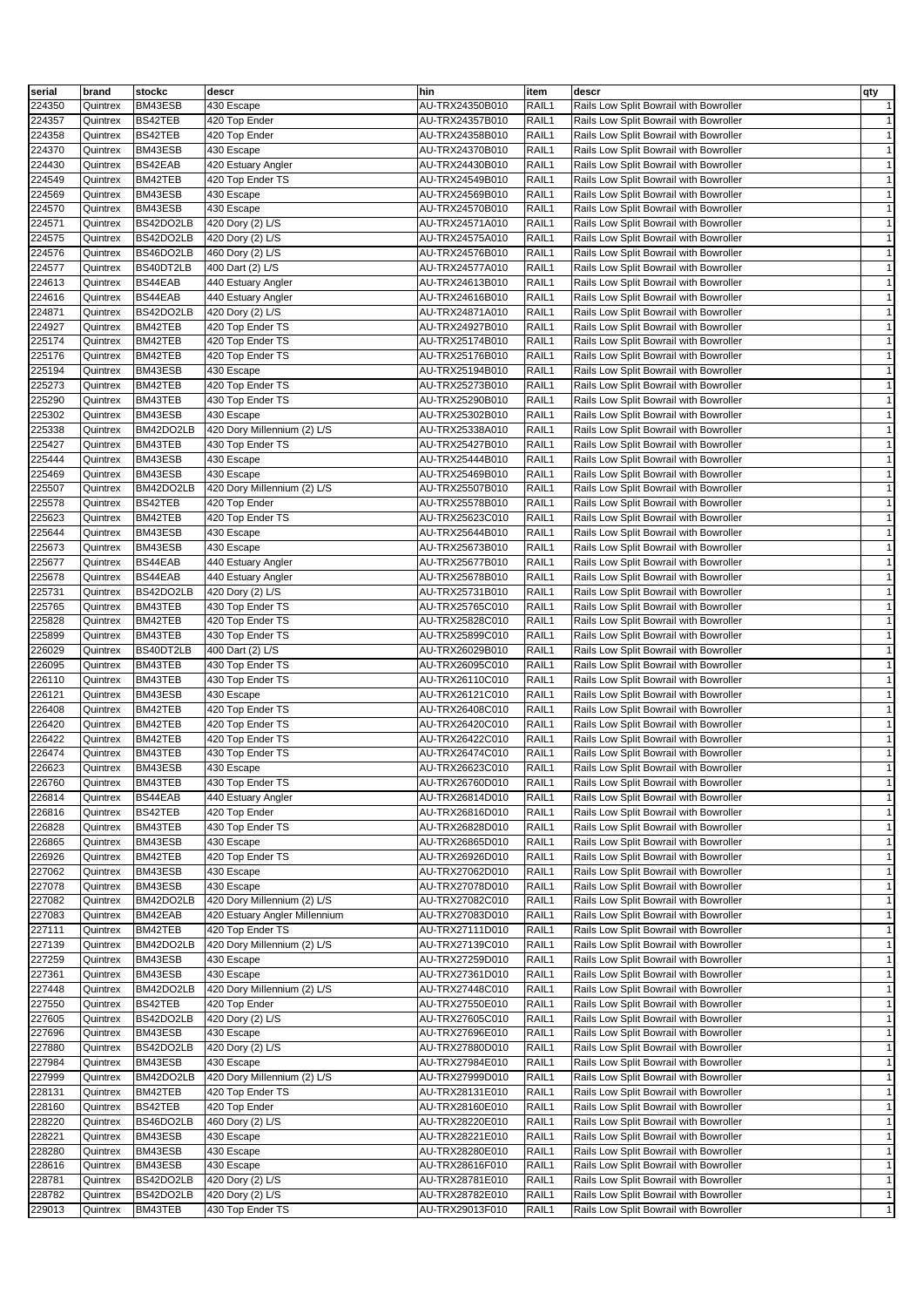| serial           | brand                | stockc                 | descr                                        | hin                                | item           | descr                                                                            | qty                          |
|------------------|----------------------|------------------------|----------------------------------------------|------------------------------------|----------------|----------------------------------------------------------------------------------|------------------------------|
| 229173           | Quintrex             | BS42DO2LB              | 420 Dory (2) L/S                             | AU-TRX29173E010                    | RAIL1          | Rails Low Split Bowrail with Bowroller                                           | $\mathbf{1}$                 |
| 229176           | Quintrex             | BS42DO2LB              | 420 Dory (2) L/S                             | AU-TRX29176E010                    | RAIL1          | Rails Low Split Bowrail with Bowroller                                           | $\mathbf{1}$                 |
| 229236           | Quintrex             | BS42EAB                | 420 Estuary Angler                           | AU-TRX29236F010                    | RAIL1          | Rails Low Split Bowrail with Bowroller                                           | $\mathbf{1}$                 |
| 229239           | Quintrex             | BS44EAB                | 440 Estuary Angler                           | AU-TRX29239F010                    | RAIL1          | Rails Low Split Bowrail with Bowroller                                           | $\mathbf{1}$                 |
| 229268           | Quintrex             | BS46DO2LB              | 460 Dory (2) L/S                             | AU-TRX29268F010                    | RAIL1          | Rails Low Split Bowrail with Bowroller                                           | $\mathbf{1}$                 |
| 229280           | Quintrex             | BM42EAB                | 420 Estuary Angler Millennium                | AU-TRX29280F010                    | RAIL1          | Rails Low Split Bowrail with Bowroller                                           | $\mathbf{1}$                 |
| 229283           | Quintrex             | BM43ESB                | 430 Escape                                   | AU-TRX29283F010                    | RAIL1          | Rails Low Split Bowrail with Bowroller                                           | $\mathbf{1}$                 |
| 229384           | Quintrex             | BM43ESB                | 430 Escape                                   | AU-TRX29384F010                    | RAIL1          | Rails Low Split Bowrail with Bowroller                                           | $\mathbf{1}$                 |
| 229385           | Quintrex             | BM43ESB                | 430 Escape                                   | AU-TRX29385F010                    | RAIL1          | Rails Low Split Bowrail with Bowroller                                           | $\mathbf{1}$                 |
| 229391<br>229408 | Quintrex<br>Quintrex | BS42TEB<br>BM42TEB     | 420 Top Ender<br>420 Top Ender TS            | AU-TRX29391F010<br>AU-TRX29408F010 | RAIL1<br>RAIL1 | Rails Low Split Bowrail with Bowroller<br>Rails Low Split Bowrail with Bowroller | $\mathbf{1}$<br>$\mathbf{1}$ |
| 229590           | Quintrex             | BM43ESB                | 430 Escape                                   | AU-TRX29590F010                    | RAIL1          | Rails Low Split Bowrail with Bowroller                                           | $\mathbf{1}$                 |
| 229598           | Quintrex             | BM42TEB                | 420 Top Ender TS                             | AU-TRX29598G011                    | RAIL1          | Rails Low Split Bowrail with Bowroller                                           | $\mathbf{1}$                 |
| 229600           | Quintrex             | BM42TEB                | 420 Top Ender TS                             | AU-TRX29600G011                    | RAIL1          | Rails Low Split Bowrail with Bowroller                                           | $\mathbf{1}$                 |
| 229616           | Quintrex             | BM43ESB                | 430 Escape                                   | AU-TRX29616G011                    | RAIL1          | Rails Low Split Bowrail with Bowroller                                           | $\mathbf{1}$                 |
| 229702           | Quintrex             | BS46DO2LB              | 460 Dory (2) L/S                             | AU-TRX29702F010                    | RAIL1          | Rails Low Split Bowrail with Bowroller                                           | $\mathbf{1}$                 |
| 229763           | Quintrex             | BM43ESB                | 430 Escape                                   | AU-TRX29763F010                    | RAIL1          | Rails Low Split Bowrail with Bowroller                                           | $\mathbf{1}$                 |
| 229869           | Quintrex             | BM43ESB                | 430 Escape                                   | AU-TRX29869G011                    | RAIL1          | Rails Low Split Bowrail with Bowroller                                           | $\mathbf{1}$                 |
| 229871           | Quintrex             | BM43ESB                | 430 Escape                                   | AU-TRX29871G011                    | RAIL1          | Rails Low Split Bowrail with Bowroller                                           | $\mathbf{1}$                 |
| 229924           | Quintrex             | BM43TEB                | 430 Top Ender TS                             | AU-TRX29924F010                    | RAIL1          | Rails Low Split Bowrail with Bowroller                                           | $\mathbf{1}$                 |
| 230018           | Quintrex             | BM43TEB                | 430 Top Ender TS                             | AU-TRX30018F010                    | RAIL1          | Rails Low Split Bowrail with Bowroller                                           | $\mathbf{1}$                 |
| 230081           | Quintrex             | BM43TEB                | 430 Top Ender TS                             | AU-TRX30081F010                    | RAIL1          | Rails Low Split Bowrail with Bowroller                                           | $\mathbf{1}$                 |
| 230132           | Quintrex             | BM43TEB                | 430 Top Ender TS                             | AU-TRX30132F010                    | RAIL1          | Rails Low Split Bowrail with Bowroller                                           | $\mathbf{1}$                 |
| 230266           | Quintrex             | BM42TEB                | 420 Top Ender TS                             | AU-TRX30266G011                    | RAIL1          | Rails Low Split Bowrail with Bowroller                                           | $\mathbf{1}$                 |
| 230268           | Quintrex             | BM43ESB                | 430 Escape                                   | AU-TRX30268G011                    | RAIL1          | Rails Low Split Bowrail with Bowroller                                           | $\mathbf{1}$                 |
| 230272<br>230273 | Quintrex             | BS42DO2LB<br>BS42DO2LB | 420 Dory (2) L/S<br>420 Dory (2) L/S         | AU-TRX30272F010<br>AU-TRX30273F010 | RAIL1<br>RAIL1 | Rails Low Split Bowrail with Bowroller<br>Rails Low Split Bowrail with Bowroller | $\mathbf{1}$<br>$\mathbf{1}$ |
| 230274           | Quintrex<br>Quintrex | BS42DO2LB              | 420 Dory (2) L/S                             | AU-TRX30274F010                    | RAIL1          | Rails Low Split Bowrail with Bowroller                                           | $\mathbf{1}$                 |
| 230332           | Quintrex             | BS40DT2LB              | 400 Dart (2) L/S                             | AU-TRX30332F010                    | RAIL1          | Rails Low Split Bowrail with Bowroller                                           | $\mathbf{1}$                 |
| 230338           | Quintrex             | BM42TEB                | 420 Top Ender TS                             | AU-TRX30338G011                    | RAIL1          | Rails Low Split Bowrail with Bowroller                                           | $\mathbf{1}$                 |
| 230344           | Quintrex             | BS42TEB                | 420 Top Ender                                | AU-TRX30344G011                    | RAIL1          | Rails Low Split Bowrail with Bowroller                                           | $\mathbf{1}$                 |
| 230419           | Quintrex             | BM42DO2LB              | 420 Dory Millennium (2) L/S                  | AU-TRX30419F010                    | RAIL1          | Rails Low Split Bowrail with Bowroller                                           | $\mathbf{1}$                 |
| 230604           | Quintrex             | BM43ESB                | 430 Escape                                   | AU-TRX30604G011                    | RAIL1          | Rails Low Split Bowrail with Bowroller                                           | $\mathbf{1}$                 |
| 230605           | Quintrex             | BM43ESB                | 430 Escape                                   | AU-TRX30605G011                    | RAIL1          | Rails Low Split Bowrail with Bowroller                                           | $\mathbf{1}$                 |
| 230651           | Quintrex             | BS44DO2LB              | 440 Dory (2) L/S                             | AU-TRX30651G011                    | RAIL1          | Rails Low Split Bowrail with Bowroller                                           | $\mathbf{1}$                 |
| 230765           | Quintrex             | BS42DO2LB              | 420 Dory (2) L/S                             | AU-TRX30765G011                    | RAIL1          | Rails Low Split Bowrail with Bowroller                                           | $\mathbf{1}$                 |
| 230819           | Quintrex             | BM42TEB                | 420 Top Ender TS                             | AU-TRX30819G011                    | RAIL1          | Rails Low Split Bowrail with Bowroller                                           | $\mathbf{1}$                 |
| 230863           | Quintrex             | BS52DO2LB              | 520 Dory (2) L/S                             | AU-TRX30863G011                    | RAIL1          | Rails Low Split Bowrail with Bowroller                                           | $\mathbf{1}$                 |
| 230886           | Quintrex             | BM42TEB                | 420 Top Ender TS                             | AU-TRX30886G011                    | RAIL1          | Rails Low Split Bowrail with Bowroller                                           | $\mathbf{1}$                 |
| 230967           | Quintrex             | BM42DO2LB              | 420 Dory Millennium (2) L/S                  | AU-TRX30967G011                    | RAIL1          | Rails Low Split Bowrail with Bowroller                                           | $\mathbf{1}$                 |
| 231171           | Quintrex             | BM43ESB                | 430 Escape                                   | AU-TRX31171G011                    | RAIL1          | Rails Low Split Bowrail with Bowroller                                           | $\mathbf{1}$                 |
| 231191           | Quintrex             | BM43ESB                | 430 Escape                                   | AU-TRX31191G011                    | RAIL1          | Rails Low Split Bowrail with Bowroller                                           | $\mathbf{1}$<br>$\mathbf{1}$ |
| 231352<br>231536 | Quintrex<br>Quintrex | BS42TEB<br>BM42DO2LB   | 420 Top Ender<br>420 Dory Millennium (2) L/S | AU-TRX31352K011<br>AU-TRX31536H011 | RAIL1<br>RAIL1 | Rails Low Split Bowrail with Bowroller<br>Rails Low Split Bowrail with Bowroller | $\mathbf{1}$                 |
| 231565           | Quintrex             | BM42TEB                | 420 Top Ender TS                             | AU-TRX31565H011                    | RAIL1          | Rails Low Split Bowrail with Bowroller                                           | $\mathbf{1}$                 |
| 231593           | Quintrex             | BM43ESB                | 430 Escape                                   | AU-TRX31593H011                    | RAIL1          | Rails Low Split Bowrail with Bowroller                                           | $\mathbf{1}$                 |
| 231594           | Quintrex             | BM43ESB                | 430 Escape                                   | AU-TRX31594H011                    | RAIL1          | Rails Low Split Bowrail with Bowroller                                           | $\mathbf{1}$                 |
| 231595           | Quintrex             | BM43ESB                | 430 Escape                                   | AU-TRX31595H011                    | RAIL1          | Rails Low Split Bowrail with Bowroller                                           | $\mathbf{1}$                 |
| 231596           | Quintrex             | BM43ESB                | 430 Escape                                   | AU-TRX31596H011                    | RAIL1          | Rails Low Split Bowrail with Bowroller                                           | $\mathbf{1}$                 |
| 231612           | Quintrex             | BS44TEB                | 440 Top Ender.                               | AU-TRX31612H011                    | RAIL1          | Rails Low Split Bowrail with Bowroller                                           | $\mathbf{1}$                 |
| 231619           | Quintrex             | BS42TEB                | 420 Top Ender                                | AU-TRX31619J011                    | RAIL1          | Rails Low Split Bowrail with Bowroller                                           | $\mathbf{1}$                 |
| 231620           | Quintrex             | BS42TEB                | 420 Top Ender                                | AU-TRX31620J011                    | RAIL1          | Rails Low Split Bowrail with Bowroller                                           | $\mathbf{1}$                 |
| 231621           | Quintrex             | BS42TEB                | 420 Top Ender                                | AU-TRX31621H011                    | RAIL1          | Rails Low Split Bowrail with Bowroller                                           | $\mathbf{1}$                 |
| 231672           | Quintrex             | BM43ESB                | 430 Escape                                   | AU-TRX31672H011                    | RAIL1          | Rails Low Split Bowrail with Bowroller                                           | $\mathbf{1}$                 |
| 231677           | Quintrex             | BM43ESB                | 430 Escape                                   | AU-TRX31677H011                    | RAIL1          | Rails Low Split Bowrail with Bowroller                                           | $\mathbf{1}$                 |
| 231715           | Quintrex             | BM43ESB                | 430 Escape                                   | AU-TRX31715H011                    | RAIL1          | Rails Low Split Bowrail with Bowroller                                           | $\mathbf{1}$                 |
| 231716           | Quintrex             | BM43ESB                | 430 Escape                                   | AU-TRX31716H011                    | RAIL1          | Rails Low Split Bowrail with Bowroller                                           | $\mathbf{1}$                 |
| 231717           | Quintrex             | BM43ESB                | 430 Escape                                   | AU-TRX31717H011                    | RAIL1          | Rails Low Split Bowrail with Bowroller                                           | $\mathbf{1}$                 |
| 231718           | Quintrex             | BM43ESB                | 430 Escape                                   | AU-TRX31718H011                    | RAIL1          | Rails Low Split Bowrail with Bowroller                                           | $\mathbf{1}$                 |
| 232247           | Quintrex             | BS42TEB                | 420 Top Ender                                | AU-TRX322471011                    | RAIL1          | Rails Low Split Bowrail with Bowroller                                           | $\mathbf{1}$                 |
| 232423<br>232425 | Quintrex<br>Quintrex | BS42TEB<br>BS42TEB     | 420 Top Ender<br>420 Top Ender               | AU-TRX32423I011<br>AU-TRX32425I011 | RAIL1<br>RAIL1 | Rails Low Split Bowrail with Bowroller<br>Rails Low Split Bowrail with Bowroller | $\mathbf{1}$<br>$\mathbf{1}$ |
| 232606           | Quintrex             | BS44DO2LB              | 440 Dory (2) L/S                             | AU-TRX32606l011                    | RAIL1          | Rails Low Split Bowrail with Bowroller                                           | $\mathbf{1}$                 |
| 232613           | Quintrex             | BS46DO2LB              | 460 Dory (2) L/S                             | AU-TRX32613I011                    | RAIL1          | Rails Low Split Bowrail with Bowroller                                           | $\mathbf{1}$                 |
| 232728           | Quintrex             | BS52DO2LB              | 520 Dory (2) L/S                             | AU-TRX32728l011                    | RAIL1          | Rails Low Split Bowrail with Bowroller                                           | $\mathbf{1}$                 |
| 232798           | Quintrex             | BS44DO2LB              | 440 Dory (2) L/S                             | AU-TRX327981011                    | RAIL1          | Rails Low Split Bowrail with Bowroller                                           | $\mathbf{1}$                 |
| 232927           | Quintrex             | BM42TEB                | 420 Top Ender TS                             | AU-TRX32927I011                    | RAIL1          | Rails Low Split Bowrail with Bowroller                                           | $\mathbf{1}$                 |
| 232957           | Quintrex             | BS46DO2LB              | 460 Dory (2) L/S                             | AU-TRX329571011                    | RAIL1          | Rails Low Split Bowrail with Bowroller                                           | $\mathbf{1}$                 |
| 232977           | Quintrex             | BS46DO2LB              | 460 Dory (2) L/S                             | AU-TRX329771011                    | RAIL1          | Rails Low Split Bowrail with Bowroller                                           | $\mathbf{1}$                 |
| 232997           | Quintrex             | BM42TEB                | 420 Top Ender TS                             | AU-TRX32997I011                    | RAIL1          | Rails Low Split Bowrail with Bowroller                                           | $\mathbf{1}$                 |
| 233106           | Quintrex             | BM42DO2LB              | 420 Dory Millennium (2) L/S                  | AU-TRX33106K011                    | RAIL1          | Rails Low Split Bowrail with Bowroller                                           | $\mathbf{1}$                 |
| 233118           | Quintrex             | BM43TEB                | 430 Top Ender TS                             | AU-TRX33118l011                    | RAIL1          | Rails Low Split Bowrail with Bowroller                                           | $\mathbf{1}$                 |
| 233231           | Quintrex             | BM43ESB                | 430 Escape                                   | AU-TRX33231l011                    | RAIL1          | Rails Low Split Bowrail with Bowroller                                           | $\mathbf{1}$                 |
| 233319           | Quintrex             | BM43ESB                | 430 Escape                                   | AU-TRX33319J011                    | RAIL1          | Rails Low Split Bowrail with Bowroller                                           | $\mathbf{1}$                 |
| 233373           | Quintrex             | BM42TEB                | 420 Top Ender TS                             | AU-TRX33373I011                    | RAIL1          | Rails Low Split Bowrail with Bowroller                                           | $\mathbf{1}$                 |
| 233436           | Quintrex             | BM43ESB                | 430 Escape                                   | AU-TRX33436J011                    | RAIL1          | Rails Low Split Bowrail with Bowroller                                           | $\mathbf{1}$                 |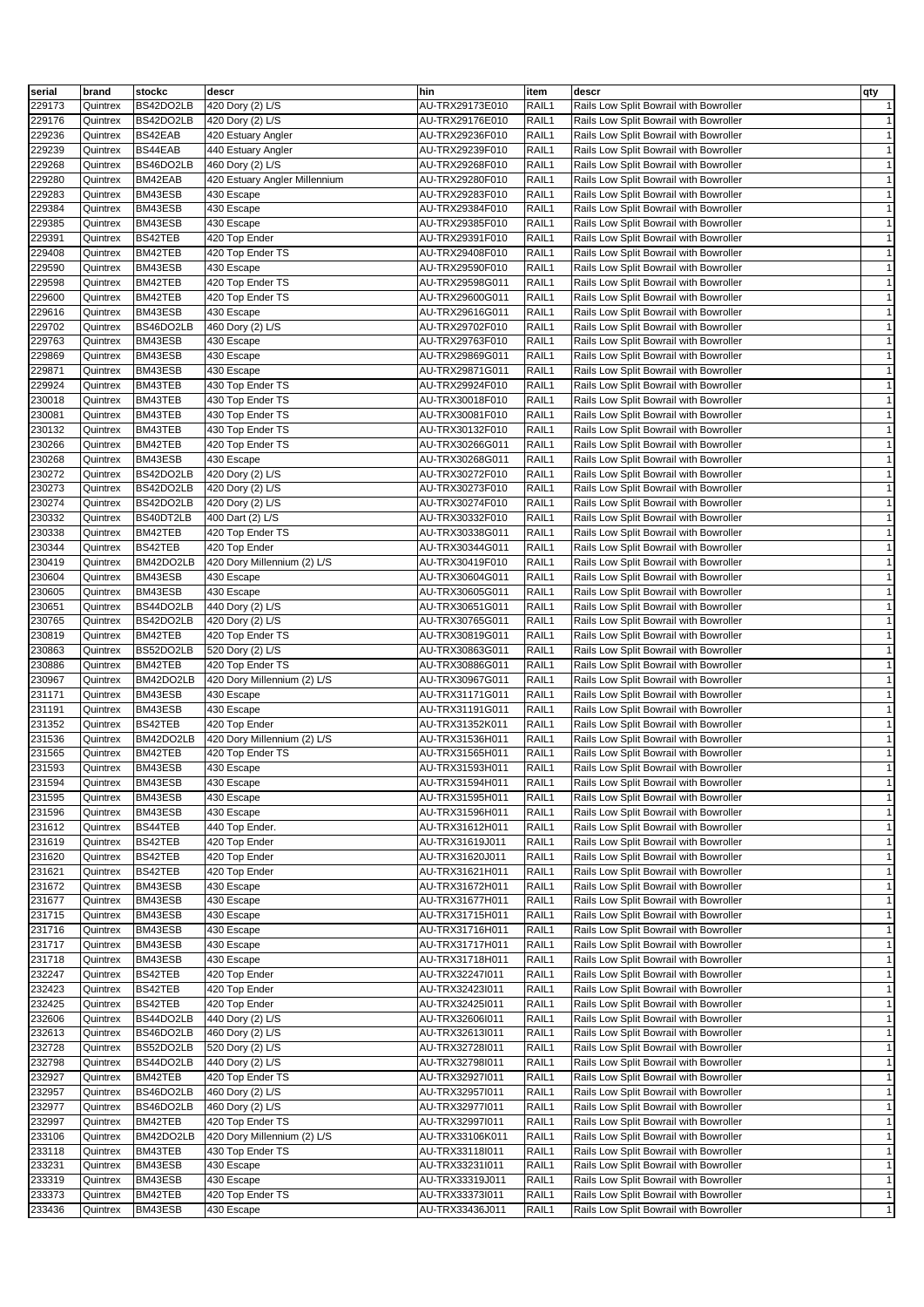| serial | brand    | stockc    | descr                       | hin             | item  | descr                                              | qty          |
|--------|----------|-----------|-----------------------------|-----------------|-------|----------------------------------------------------|--------------|
| 233437 | Quintrex | BM43ESB   | 430 Escape                  | AU-TRX33437J011 | RAIL1 | Rails Low Split Bowrail with Bowroller             | $\mathbf{1}$ |
| 233438 | Quintrex | BM43ESB   | 430 Escape                  | AU-TRX33438J011 | RAIL1 | Rails Low Split Bowrail with Bowroller             | $\mathbf{1}$ |
| 233524 | Quintrex | BM43ESB   | 430 Escape                  | AU-TRX33524J011 | RAIL1 | Rails Low Split Bowrail with Bowroller             | $\mathbf{1}$ |
| 233525 | Quintrex | BM43ESB   | 430 Escape                  | AU-TRX33525J011 | RAIL1 | Rails Low Split Bowrail with Bowroller             | $\mathbf{1}$ |
| 233575 |          | BS42TEB   | 420 Top Ender               | AU-TRX33575J011 | RAIL1 | Rails Low Split Bowrail with Bowroller             | $\mathbf{1}$ |
|        | Quintrex |           |                             |                 |       |                                                    | $\mathbf{1}$ |
| 233762 | Quintrex | BM43TEB   | 430 Top Ender TS            | AU-TRX33762J011 | RAIL1 | Rails Low Split Bowrail with Bowroller             |              |
| 233772 | Quintrex | BM42TEB   | 420 Top Ender TS            | AU-TRX33772J011 | RAIL1 | Rails Low Split Bowrail with Bowroller             | $\mathbf{1}$ |
| 233803 | Quintrex | BM43TEB   | 430 Top Ender TS            | AU-TRX33803J011 | RAIL1 | Rails Low Split Bowrail with Bowroller             | $\mathbf{1}$ |
| 233807 | Quintrex | BM43ESB   | 430 Escape                  | AU-TRX33807J011 | RAIL1 | Rails Low Split Bowrail with Bowroller             | $\mathbf{1}$ |
| 233812 | Quintrex | BS42DO2LB | 420 Dory (2) L/S            | AU-TRX33812K011 | RAIL1 | Rails Low Split Bowrail with Bowroller             | $\mathbf{1}$ |
| 233816 | Quintrex | BS42TEB   | 420 Top Ender               | AU-TRX33816J011 | RAIL1 | Rails Low Split Bowrail with Bowroller             | $\mathbf{1}$ |
| 233868 | Quintrex | BS42TEB   | 420 Top Ender               | AU-TRX33868J011 | RAIL1 | Rails Low Split Bowrail with Bowroller             | $\mathbf{1}$ |
| 233883 | Quintrex | BS42TEB   | 420 Top Ender               | AU-TRX33883J011 | RAIL1 | Rails Low Split Bowrail with Bowroller             | $\mathbf{1}$ |
| 234039 | Quintrex | BM43ESB   | 430 Escape                  | AU-TRX34039J011 | RAIL1 | Rails Low Split Bowrail with Bowroller             | $\mathbf{1}$ |
| 234101 | Quintrex | BM43ESB   | 430 Escape                  | AU-TRX34101J011 | RAIL1 | Rails Low Split Bowrail with Bowroller             | $\mathbf{1}$ |
| 234372 | Quintrex | BM43TEB   | 430 Top Ender TS            | AU-TRX34372K011 | RAIL1 | Rails Low Split Bowrail with Bowroller             | $\mathbf{1}$ |
| 234508 | Quintrex | BS42TEB   | 420 Top Ender               | AU-TRX34508K011 | RAIL1 | Rails Low Split Bowrail with Bowroller             | $\mathbf{1}$ |
| 234599 | Quintrex | BM43TEB   | 430 Top Ender TS            | AU-TRX34599K011 | RAIL1 | Rails Low Split Bowrail with Bowroller             | $\mathbf{1}$ |
| 234742 | Quintrex | BS44DO2LB | 440 Dory (2) L/S            | AU-TRX34742K011 | RAIL1 | Rails Low Split Bowrail with Bowroller             | $\mathbf{1}$ |
| 234744 | Quintrex | BS46DO2LB | 460 Dory (2) L/S            | AU-TRX34744K011 | RAIL1 | Rails Low Split Bowrail with Bowroller             | $\mathbf{1}$ |
| 234769 | Quintrex | BM43ESB   | 430 Escape                  | AU-TRX34769K011 | RAIL1 | Rails Low Split Bowrail with Bowroller             | $\mathbf{1}$ |
| 234805 | Quintrex | BM43ESB   | 430 Escape                  | AU-TRX34805K011 | RAIL1 | Rails Low Split Bowrail with Bowroller             | $\mathbf{1}$ |
| 234813 | Quintrex | BS42TEB   | 420 Top Ender               | AU-TRX34813K011 | RAIL1 | Rails Low Split Bowrail with Bowroller             | $\mathbf{1}$ |
| 234815 | Quintrex | BS42EAB   | 420 Estuary Angler          | AU-TRX34815K011 | RAIL1 | Rails Low Split Bowrail with Bowroller             | $\mathbf{1}$ |
| 234816 | Quintrex | BS42TEB   | 420 Top Ender               | AU-TRX34816K011 | RAIL1 | Rails Low Split Bowrail with Bowroller             | $\mathbf{1}$ |
| 234877 | Quintrex | BS44DO2LB | 440 Dory (2) L/S            | AU-TRX34877K011 | RAIL1 | Should be unaffected - rail was deleted from order | $\mathsf 0$  |
| 234960 | Quintrex | BM43TEB   | 430 Top Ender TS            | AU-TRX34960K011 | RAIL1 | Rails Low Split Bowrail with Bowroller             | $\mathbf{1}$ |
| 234984 | Quintrex | BM43ESB   | 430 Escape                  | AU-TRX34984K011 | RAIL1 | Rails Low Split Bowrail with Bowroller             | $\mathbf{1}$ |
| 234994 | Quintrex | BM43TEB   | 430 Top Ender TS            | AU-TRX34994K011 | RAIL1 | Rails Low Split Bowrail with Bowroller             | $\mathbf{1}$ |
| 235038 | Quintrex | BM43ESB   | 430 Escape                  | AU-TRX35038K011 | RAIL1 | Rails Low Split Bowrail with Bowroller             | $\mathbf{1}$ |
| 235039 | Quintrex | BM43ESB   | 430 Escape                  | AU-TRX35039K011 | RAIL1 | Rails Low Split Bowrail with Bowroller             | $\mathbf{1}$ |
| 235040 | Quintrex | BM43ESB   | 430 Escape                  | AU-TRX35040K011 | RAIL1 | Rails Low Split Bowrail with Bowroller             | $\mathbf{1}$ |
| 235072 | Quintrex | BM43TEB   | 430 Top Ender TS            | AU-TRX35072K011 | RAIL1 | Rails Low Split Bowrail with Bowroller             | $\mathbf{1}$ |
| 235304 | Quintrex | BM43ESB   | 430 Escape                  | AU-TRX35304K011 | RAIL1 | Rails Low Split Bowrail with Bowroller             | $\mathbf{1}$ |
| 235442 | Quintrex | BS42TEB   | 420 Top Ender               | AU-TRX35442K011 | RAIL1 | Rails Low Split Bowrail with Bowroller             | $\mathbf{1}$ |
| 235522 | Quintrex | BS42TEB   | 420 Top Ender               | AU-TRX35522K011 | RAIL1 | Rails Low Split Bowrail with Bowroller             | $\mathbf{1}$ |
| 235550 | Quintrex | BM43ESB   | 430 Escape                  | AU-TRX35550K011 | RAIL1 | Rails Low Split Bowrail with Bowroller             | $\mathbf{1}$ |
| 235551 | Quintrex | BM43ESB   | 430 Escape                  | AU-TRX35551K011 | RAIL1 | Rails Low Split Bowrail with Bowroller             | $\mathbf{1}$ |
| 235574 | Quintrex | BM43ESB   | 430 Escape                  | AU-TRX35574K011 | RAIL1 | Rails Low Split Bowrail with Bowroller             | $\mathbf{1}$ |
| 235715 | Quintrex | BM42TEB   | 420 Top Ender TS            | AU-TRX35715L011 | RAIL1 | Rails Low Split Bowrail with Bowroller             | $\mathbf{1}$ |
| 235718 | Quintrex | BS42TEB   | 420 Top Ender               | AU-TRX35718K011 | RAIL1 | Rails Low Split Bowrail with Bowroller             | $\mathbf{1}$ |
| 235823 | Quintrex | BM42TEB   | 420 Top Ender TS            | AU-TRX35823L011 | RAIL1 | Rails Low Split Bowrail with Bowroller             | $\mathbf{1}$ |
| 236191 | Quintrex | BM43ESB   | 430 Escape                  | AU-TRX36191L011 | RAIL1 | Rails Low Split Bowrail with Bowroller             | $\mathbf{1}$ |
| 236211 | Quintrex | BM43TEB   | 430 Top Ender TS            | AU-TRX36211L011 | RAIL1 | Rails Low Split Bowrail with Bowroller             | $\mathbf{1}$ |
| 236217 | Quintrex | BS46DO2LB | 460 Dory (2) L/S            | AU-TRX36217L011 | RAIL1 | Rails Low Split Bowrail with Bowroller             | $\mathbf{1}$ |
| 236257 | Quintrex | BM60FS2LB | 600 Fishseeker (2) L/S      | AU-TRX36257L011 | RAIL1 | Rails Low Split Bowrail with Bowroller             | $\mathbf{1}$ |
| 236294 | Quintrex | BM43ESB   | 430 Escape                  | AU-TRX36294L011 | RAIL1 | Rails Low Split Bowrail with Bowroller             | $\mathbf{1}$ |
| 236300 | Quintrex | BM42DO2LB | 420 Dory Millennium (2) L/S | AU-TRX36300L011 | RAIL1 | Rails Low Split Bowrail with Bowroller             | $\mathbf{1}$ |
| 236338 | Quintrex | BS42TEB   | 420 Top Ender               | AU-TRX36338L011 | RAIL1 | Rails Low Split Bowrail with Bowroller             | $\mathbf{1}$ |
| 236516 | Quintrex | BM43TEB   | 430 Top Ender TS            | AU-TRX36516L011 | RAIL1 | Rails Low Split Bowrail with Bowroller             | $\mathbf{1}$ |
| 236519 | Quintrex | BM43TEB   | 430 Top Ender TS            | AU-TRX36519L011 | RAIL1 | Rails Low Split Bowrail with Bowroller             | $\mathbf{1}$ |
| 236528 | Quintrex | BM42TEB   | 420 Top Ender TS            | AU-TRX36528L011 | RAIL1 | Rails Low Split Bowrail with Bowroller             | $\mathbf{1}$ |
| 236570 | Quintrex | BM42DO2LB | 420 Dory Millennium (2) L/S | AU-TRX36570L011 | RAIL1 | Rails Low Split Bowrail with Bowroller             | $\mathbf{1}$ |
| 236650 | Quintrex | BS42TEB   | 420 Top Ender               | AU-TRX36650L011 | RAIL1 | Rails Low Split Bowrail with Bowroller             | $\mathbf{1}$ |
| 236656 | Quintrex | BM43ESB   | 430 Escape                  | AU-TRX36656L011 | RAIL1 | Rails Low Split Bowrail with Bowroller             | $\mathbf{1}$ |
| 236694 | Quintrex | BS52DO2LB | 520 Dory (2) L/S            | AU-TRX36694L011 | RAIL1 | Rails Low Split Bowrail with Bowroller             | $\mathbf{1}$ |
| 236702 | Quintrex | BM43ESB   | 430 Escape                  | AU-TRX36702L011 | RAIL1 | Rails Low Split Bowrail with Bowroller             | $\mathbf{1}$ |
| 236808 | Quintrex | BS40DT2LB | 400 Dart (2) L/S            | AU-TRX36808A111 | RAIL1 | Rails Low Split Bowrail with Bowroller             | $\mathbf{1}$ |
| 236908 | Quintrex | BM42TEB   | 420 Top Ender TS            | AU-TRX36908A111 | RAIL1 | Rails Low Split Bowrail with Bowroller             | $\mathbf{1}$ |
| 236937 | Quintrex | BS42TEB   | 420 Top Ender               | AU-TRX36937A111 | RAIL1 | Rails Low Split Bowrail with Bowroller             | $\mathbf{1}$ |
| 236940 | Quintrex | BS42TEB   | 420 Top Ender               | AU-TRX36940A111 | RAIL1 | Rails Low Split Bowrail with Bowroller             | $\mathbf{1}$ |
| 237305 | Quintrex | BM43ESB   | 430 Escape                  | AU-TRX37305A111 | RAIL1 | Rails Low Split Bowrail with Bowroller             | $\mathbf{1}$ |
| 237336 | Quintrex | BM42TEB   | 420 Top Ender TS            | AU-TRX37336A111 | RAIL1 | Rails Low Split Bowrail with Bowroller             | $\mathbf{1}$ |
| 237370 | Quintrex | BS42TEB   | 420 Top Ender               | AU-TRX37370A111 | RAIL1 | Rails Low Split Bowrail with Bowroller             | $\mathbf{1}$ |
| 237659 | Quintrex | BM43ESB   | 430 Escape                  | AU-TRX37659B111 | RAIL1 | Rails Low Split Bowrail with Bowroller             | $\mathbf{1}$ |
| 237660 | Quintrex | BM43ESB   | 430 Escape                  | AU-TRX37660B111 | RAIL1 | Rails Low Split Bowrail with Bowroller             | $\mathbf{1}$ |
| 237691 | Quintrex | BM43TEB   | 430 Top Ender TS            | AU-TRX37691B111 | RAIL1 | Rails Low Split Bowrail with Bowroller             | $\mathbf{1}$ |
| 237693 | Quintrex | BM43ESB   | 430 Escape                  | AU-TRX37693B111 | RAIL1 | Rails Low Split Bowrail with Bowroller             | $\mathbf{1}$ |
| 237720 | Quintrex | BM43ESB   | 430 Escape                  | AU-TRX37720B111 | RAIL1 | Rails Low Split Bowrail with Bowroller             | $\mathbf{1}$ |
| 237748 | Quintrex | BM43TEB   | 430 Top Ender TS            | AU-TRX37748B111 | RAIL1 | Rails Low Split Bowrail with Bowroller             | $\mathbf{1}$ |
| 237766 | Quintrex | BM43ESB   | 430 Escape                  | AU-TRX37766B111 | RAIL1 | Rails Low Split Bowrail with Bowroller             | $\mathbf{1}$ |
| 237767 | Quintrex | BM43ESB   | 430 Escape                  | AU-TRX37767B111 | RAIL1 | Rails Low Split Bowrail with Bowroller             | $\mathbf{1}$ |
| 237770 | Quintrex | BM43ESB   | 430 Escape                  | AU-TRX37770B111 | RAIL1 | Rails Low Split Bowrail with Bowroller             | $\mathbf{1}$ |
| 237902 | Quintrex | BM43ESB   | 430 Escape                  | AU-TRX37902B111 | RAIL1 | Rails Low Split Bowrail with Bowroller             | $\mathbf{1}$ |
| 237915 | Quintrex | BM42DO2LB | 420 Dory Millennium (2) L/S | AU-TRX37915B111 | RAIL1 | Rails Low Split Bowrail with Bowroller             | $\mathbf{1}$ |
| 237974 | Quintrex | BS40DT2LB | 400 Dart (2) L/S            | AU-TRX37974B111 | RAIL1 | Rails Low Split Bowrail with Bowroller             | $\mathbf{1}$ |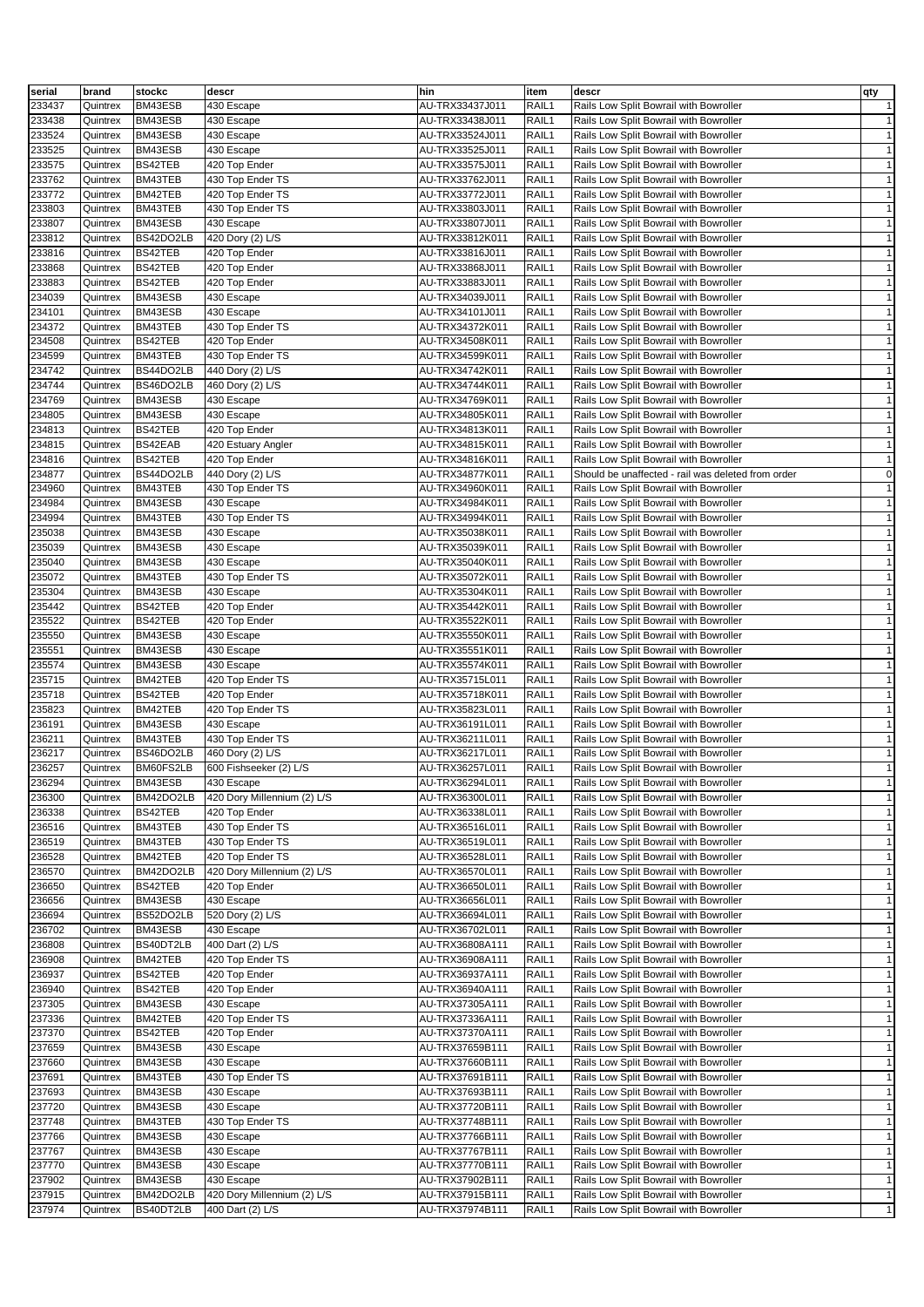| serial           | brand                | stockc               | descr                          | hin                                | item           | descr                                                                            | qty                          |
|------------------|----------------------|----------------------|--------------------------------|------------------------------------|----------------|----------------------------------------------------------------------------------|------------------------------|
| 238100           | Quintrex             | BM43ESB              | 430 Escape                     | AU-TRX38100B111                    | RAIL1          | Rails Low Split Bowrail with Bowroller                                           | $\mathbf{1}$                 |
| 238101           | Quintrex             | BM43ESB              | 430 Escape                     | AU-TRX38101B111                    | RAIL1          | Rails Low Split Bowrail with Bowroller                                           | $\mathbf{1}$                 |
| 238330           | Quintrex             | BM43TEB              | 430 Top Ender TS               | AU-TRX38330B111                    | RAIL1          | Rails Low Split Bowrail with Bowroller                                           | $\mathbf{1}$                 |
| 238482           | Quintrex             | BM42TEB              | 420 Top Ender TS               | AU-TRX38482D111                    | RAIL1          | Rails Low Split Bowrail with Bowroller                                           | $\mathbf{1}$                 |
| 238489           | Quintrex             | BS42EAB              | 420 Estuary Angler             | AU-TRX38489C111                    | RAIL1          | Rails Low Split Bowrail with Bowroller                                           | $\mathbf{1}$                 |
| 238531           | Quintrex             | BM42TED              | 420 Top Ender TS               | AU-TRX38531B111                    | RAIL1          | Rails Low Split Bowrail with Bowroller                                           | $\mathbf{1}$                 |
| 238630           | Quintrex             | BM42DO2LB            | 420 Dory Millennium (2) L/S    | AU-TRX38630C111                    | RAIL1          | Rails Low Split Bowrail with Bowroller                                           | $\mathbf{1}$                 |
| 238669           | Quintrex             | BM42TEB              | 420 Top Ender TS               | AU-TRX38669C111                    | RAIL1          | Rails Low Split Bowrail with Bowroller                                           | $\mathbf{1}$                 |
| 238702           | Quintrex             | BM42TEB              | 420 Top Ender TS               | AU-TRX38702C111                    | RAIL1          | Rails Low Split Bowrail with Bowroller                                           | $\mathbf{1}$                 |
| 238752           | Quintrex             | BS42TEB              | 420 Top Ender                  | AU-TRX38752C111                    | RAIL1          | Rails Low Split Bowrail with Bowroller                                           | $\mathbf{1}$                 |
| 238929           | Quintrex             | BM43ESB              | 430 Escape                     | AU-TRX38929C111                    | RAIL1          | Rails Low Split Bowrail with Bowroller                                           | $\mathbf{1}$                 |
| 238930           | Quintrex             | BM43ESB              | 430 Escape                     | AU-TRX38930C111                    | RAIL1          | Rails Low Split Bowrail with Bowroller                                           | $\mathbf{1}$                 |
| 239038           | Quintrex             | BM43TEB              | 430 Top Ender TS               | AU-TRX39038C111                    | RAIL1          | Rails Low Split Bowrail with Bowroller                                           | $\mathbf{1}$                 |
| 239158           | Quintrex             | BM42DO2LB            | 420 Dory Millennium (2) L/S    | AU-TRX39158C111                    | RAIL1          | Rails Low Split Bowrail with Bowroller                                           | $\mathbf{1}$                 |
| 239219           | Quintrex             | BS46DO2LB            | 460 Dory (2) L/S               | AU-TRX39219C111                    | RAIL1          | Rails Low Split Bowrail with Bowroller                                           | $\mathbf{1}$                 |
| 239393           | Quintrex             | BS44DO2LB            | 440 Dory (2) L/S               | AU-TRX39393C111                    | RAIL1          | Rails Low Split Bowrail with Bowroller                                           | $\mathbf{1}$                 |
| 239417           | Quintrex             | BM43ESD              | 430 Escape                     | AU-TRX39417C111                    | RAIL1          | Rails Low Split Bowrail with Bowroller                                           | $\mathbf{1}$                 |
| 239490           | Quintrex             | BS42TEB              | 420 Top Ender                  | AU-TRX39490C111                    | RAIL1          | Rails Low Split Bowrail with Bowroller                                           | $\mathbf{1}$                 |
| 239901           | Quintrex             | BM43ESB              | 430 Escape                     | AU-TRX39901D111                    | RAIL1          | Rails Low Split Bowrail with Bowroller                                           | $\mathbf{1}$                 |
| 239907           | Quintrex             | BS42DO2LB            | 420 Dory (2) L/S               | AU-TRX39907E111                    | RAIL1          | Rails Low Split Bowrail with Bowroller                                           | $\mathbf{1}$                 |
| 239928           | Quintrex             | BS44EAB              | 440 Estuary Angler             | AU-TRX39928D111                    | RAIL1          | Rails Low Split Bowrail with Bowroller                                           | $\mathbf{1}$                 |
| 240137           | Quintrex             | BM43ESB              | 430 Escape                     | AU-TRX40137E111                    | RAIL1          | Rails Low Split Bowrail with Bowroller                                           | $\mathbf{1}$                 |
| 240214<br>240313 | Quintrex             | BS44TEB<br>BS46DO2LB | 440 Top Ender.                 | AU-TRX40214E111                    | RAIL1<br>RAIL1 | Rails Low Split Bowrail with Bowroller<br>Rails Low Split Bowrail with Bowroller | $\mathbf{1}$<br>$\mathbf{1}$ |
| 240372           | Quintrex<br>Quintrex | BM43ESD              | 460 Dory (2) L/S<br>430 Escape | AU-TRX40313E111<br>AU-TRX40372E111 | RAIL1          | Rails Low Split Bowrail with Bowroller                                           | $\mathbf{1}$                 |
| 240373           | Quintrex             | BM43ESD              | 430 Escape                     | AU-TRX40373E111                    | RAIL1          | Rails Low Split Bowrail with Bowroller                                           | $\mathbf{1}$                 |
| 240374           | Quintrex             | BM43ESD              | 430 Escape                     | AU-TRX40374E111                    | RAIL1          | Rails Low Split Bowrail with Bowroller                                           | $\mathbf{1}$                 |
| 240438           | Quintrex             | BM42EAD              | 420 Estuary Angler Millennium  | AU-TRX40438E111                    | RAIL1          | Rails Low Split Bowrail with Bowroller                                           | $\mathbf{1}$                 |
| 240524           | Quintrex             | BM44DO2LD            | 440 Dory Millennium (2) L/S    | AU-TRX40524E111                    | RAIL1          | Rails Low Split Bowrail with Bowroller                                           | $\mathbf{1}$                 |
| 240541           | Quintrex             | BM43TED              | 430 Top Ender TS               | AU-TRX40541E111                    | RAIL1          | Rails Low Split Bowrail with Bowroller                                           | $\mathbf{1}$                 |
| 240635           | Quintrex             | BM43ESD              | 430 Escape                     | AU-TRX40635E111                    | RAIL1          | Rails Low Split Bowrail with Bowroller                                           | $\mathbf{1}$                 |
| 240651           | Quintrex             | BM43ESD              | 430 Escape                     | AU-TRX40651E111                    | RAIL1          | Rails Low Split Bowrail with Bowroller                                           | $\mathbf{1}$                 |
| 240677           | Quintrex             | BM42TED              | 420 Top Ender TS               | AU-TRX40677E111                    | RAIL1          | Rails Low Split Bowrail with Bowroller                                           | $\mathbf{1}$                 |
| 240679           | Quintrex             | BM43ESD              | 430 Escape                     | AU-TRX40679E111                    | RAIL1          | Rails Low Split Bowrail with Bowroller                                           | $\mathbf{1}$                 |
| 240858           | Quintrex             | BM43ESD              | 430 Escape                     | AU-TRX40858E111                    | RAIL1          | Rails Low Split Bowrail with Bowroller                                           | $\mathbf{1}$                 |
| 241040           | Quintrex             | BM43ESD              | 430 Escape                     | AU-TRX41040E111                    | RAIL1          | Rails Low Split Bowrail with Bowroller                                           | $\mathbf{1}$                 |
| 241041           | Quintrex             | BM43ESD              | 430 Escape                     | AU-TRX41041E111                    | RAIL1          | Rails Low Split Bowrail with Bowroller                                           | $\mathbf{1}$                 |
| 241042           | Quintrex             | BM43ESD              | 430 Escape                     | AU-TRX41042E111                    | RAIL1          | Rails Low Split Bowrail with Bowroller                                           | $\mathbf{1}$                 |
| 241101           | Quintrex             | BM42EAD              | 420 Estuary Angler Millennium  | AU-TRX41101F111                    | RAIL1          | Rails Low Split Bowrail with Bowroller                                           | $\mathbf{1}$                 |
| 241701           | Quintrex             | BM43ESD              | 430 Escape                     | AU-TRX41701F111                    | RAIL1          | Rails Low Split Bowrail with Bowroller                                           | $\mathbf{1}$                 |
| 241702           | Quintrex             | BM43ESD              | 430 Escape                     | AU-TRX41702F111                    | RAIL1          | Rails Low Split Bowrail with Bowroller                                           | $\mathbf{1}$                 |
| 241822           | Quintrex             | BM43ESD              | 430 Escape                     | AU-TRX41822F111                    | RAIL1          | Rails Low Split Bowrail with Bowroller                                           | $\mathbf{1}$                 |
| 242012           | Quintrex             | BM52DO2LD            | 520 Dory Millennium (2) L/S    | AU-TRX42012G112                    | RAIL1          | Rails Low Split Bowrail with Bowroller                                           | $\mathbf{1}$                 |
| 242013           | Quintrex             | BS40DT2LB            | 400 Dart (2) L/S               | AU-TRX42013F111                    | RAIL1          | Rails Low Split Bowrail with Bowroller                                           | $\mathbf{1}$                 |
| 242203           | Quintrex             | BM43ESD              | 430 Escape                     | AU-TRX42203G112                    | RAIL1          | Rails Low Split Bowrail with Bowroller                                           | $\mathbf{1}$                 |
| 242291           | Quintrex             | BM43ESD              | 430 Escape                     | AU-TRX42291G112                    | RAIL1          | Rails Low Split Bowrail with Bowroller                                           | $\mathbf{1}$                 |
| 242292           | Quintrex             | BM43ESD              | 430 Escape                     | AU-TRX42292G112                    | RAIL1          | Rails Low Split Bowrail with Bowroller                                           | $\mathbf{1}$                 |
| 242456           | Quintrex             | BM42TED              | 420 Top Ender TS               | AU-TRX42456G112                    | RAIL1          | Rails Low Split Bowrail with Bowroller                                           | $\mathbf{1}$                 |
| 242560           | Quintrex             | BM43ESD              | 430 Escape                     | AU-TRX42560G112                    | RAIL1          | Rails Low Split Bowrail with Bowroller                                           | $\mathbf{1}$                 |
| 242561           | Quintrex             | BM43ESD              | 430 Escape                     | AU-TRX42561G112                    | RAIL1          | Rails Low Split Bowrail with Bowroller                                           | $\mathbf{1}$                 |
| 242580           | Quintrex             | BM42EAD              | 420 Estuary Angler Millennium  | AU-TRX42580G112                    | RAIL1          | Rails Low Split Bowrail with Bowroller                                           | $\mathbf{1}$                 |
| 242796           | Quintrex             | BM43TED              | 430 Top Ender TS               | AU-TRX42796G112                    | RAIL1          | Rails Low Split Bowrail with Bowroller                                           | $\mathbf{1}$<br>$\mathbf{1}$ |
| 242803<br>242806 | Quintrex             | BM43ESD              | 430 Escape                     | AU-TRX42803G112                    | RAIL1          | Rails Low Split Bowrail with Bowroller<br>Rails Low Split Bowrail with Bowroller |                              |
| 243088           | Quintrex<br>Quintrex | BM43ESD<br>BM43ESD   | 430 Escape<br>430 Escape       | AU-TRX42806G112<br>AU-TRX43088G112 | RAIL1<br>RAIL1 | Rails Low Split Bowrail with Bowroller                                           | $\mathbf{1}$<br>$\mathbf{1}$ |
| 243089           | Quintrex             | BM43ESD              | 430 Escape                     | AU-TRX43089G112                    | RAIL1          | Rails Low Split Bowrail with Bowroller                                           | $\mathbf{1}$                 |
| 243090           | Quintrex             | BM43ESD              | 430 Escape                     | AU-TRX43090G112                    | RAIL1          | Rails Low Split Bowrail with Bowroller                                           | $\mathbf{1}$                 |
| 243248           | Quintrex             | BM43ESD              | 430 Escape                     | AU-TRX43248H112                    | RAIL1          | Rails Low Split Bowrail with Bowroller                                           | $\mathbf{1}$                 |
| 243296           | Quintrex             | BM42TED              | 420 Top Ender TS               | AU-TRX43296H112                    | RAIL1          | Rails Low Split Bowrail with Bowroller                                           | $\mathbf{1}$                 |
| 243329           | Quintrex             | BM43TED              | 430 Top Ender TS               | AU-TRX43329H112                    | RAIL1          | Rails Low Split Bowrail with Bowroller                                           | $\mathbf{1}$                 |
| 243427           | Quintrex             | BM44DO2LD            | 440 Dory Millennium (2) L/S    | AU-TRX43427H112                    | RAIL1          | Rails Low Split Bowrail with Bowroller                                           | $\mathbf{1}$                 |
| 243504           | Quintrex             | BM43ESD              | 430 Escape                     | AU-TRX43504H112                    | RAIL1          | Rails Low Split Bowrail with Bowroller                                           | $\mathbf{1}$                 |
| 243531           | Quintrex             | BM43ESD              | 430 Escape                     | AU-TRX43531H112                    | RAIL1          | Rails Low Split Bowrail with Bowroller                                           | $\mathbf{1}$                 |
| 243532           | Quintrex             | BM43ESD              | 430 Escape                     | AU-TRX43532H112                    | RAIL1          | Rails Low Split Bowrail with Bowroller                                           | $\mathbf{1}$                 |
| 243533           | Quintrex             | BM43ESD              | 430 Escape                     | AU-TRX43533H112                    | RAIL1          | Rails Low Split Bowrail with Bowroller                                           | $\mathbf{1}$                 |
| 243534           | Quintrex             | BM43ESD              | 430 Escape                     | AU-TRX43534H112                    | RAIL1          | Rails Low Split Bowrail with Bowroller                                           | $\mathbf{1}$                 |
| 243535           | Quintrex             | BM43ESD              | 430 Escape                     | AU-TRX43535H112                    | RAIL1          | Rails Low Split Bowrail with Bowroller                                           | $\mathbf{1}$                 |
| 243629           | Quintrex             | BM43TED              | 430 Top Ender TS               | AU-TRX43629H112                    | RAIL1          | Rails Low Split Bowrail with Bowroller                                           | $\mathbf{1}$                 |
| 243893           | Quintrex             | BM43TED              | 430 Top Ender TS               | AU-TRX43893l112                    | RAIL1          | Rails Low Split Bowrail with Bowroller                                           | $\mathbf{1}$                 |
| 243944           | Quintrex             | BM42TED              | 420 Top Ender TS               | AU-TRX43944I112                    | RAIL1          | Rails Low Split Bowrail with Bowroller                                           | $\mathbf{1}$                 |
| 243945           | Quintrex             | BM42TED              | 420 Top Ender TS               | AU-TRX43945l112                    | RAIL1          | Rails Low Split Bowrail with Bowroller                                           | $\mathbf{1}$                 |
| 243946           | Quintrex             | BM42TED              | 420 Top Ender TS               | AU-TRX43946l112                    | RAIL1          | Rails Low Split Bowrail with Bowroller                                           | $\mathbf{1}$                 |
| 244197           | Quintrex             | BM43ESD              | 430 Escape                     | AU-TRX44197J112                    | RAIL1          | Rails Low Split Bowrail with Bowroller                                           | $\mathbf{1}$                 |
| 244200           | Quintrex             | BM42TED              | 420 Top Ender TS               | AU-TRX44200l112                    | RAIL1          | Rails Low Split Bowrail with Bowroller                                           | $\mathbf{1}$                 |
| 244286           | Quintrex             | BM42EAD              | 420 Estuary Angler Millennium  | AU-TRX44286l112                    | RAIL1          | Rails Low Split Bowrail with Bowroller                                           | $\mathbf{1}$                 |
| 244289           | Quintrex             | BM43ESD              | 430 Escape                     | AU-TRX44289I112                    | RAIL1          | Rails Low Split Bowrail with Bowroller                                           | $\mathbf{1}$                 |